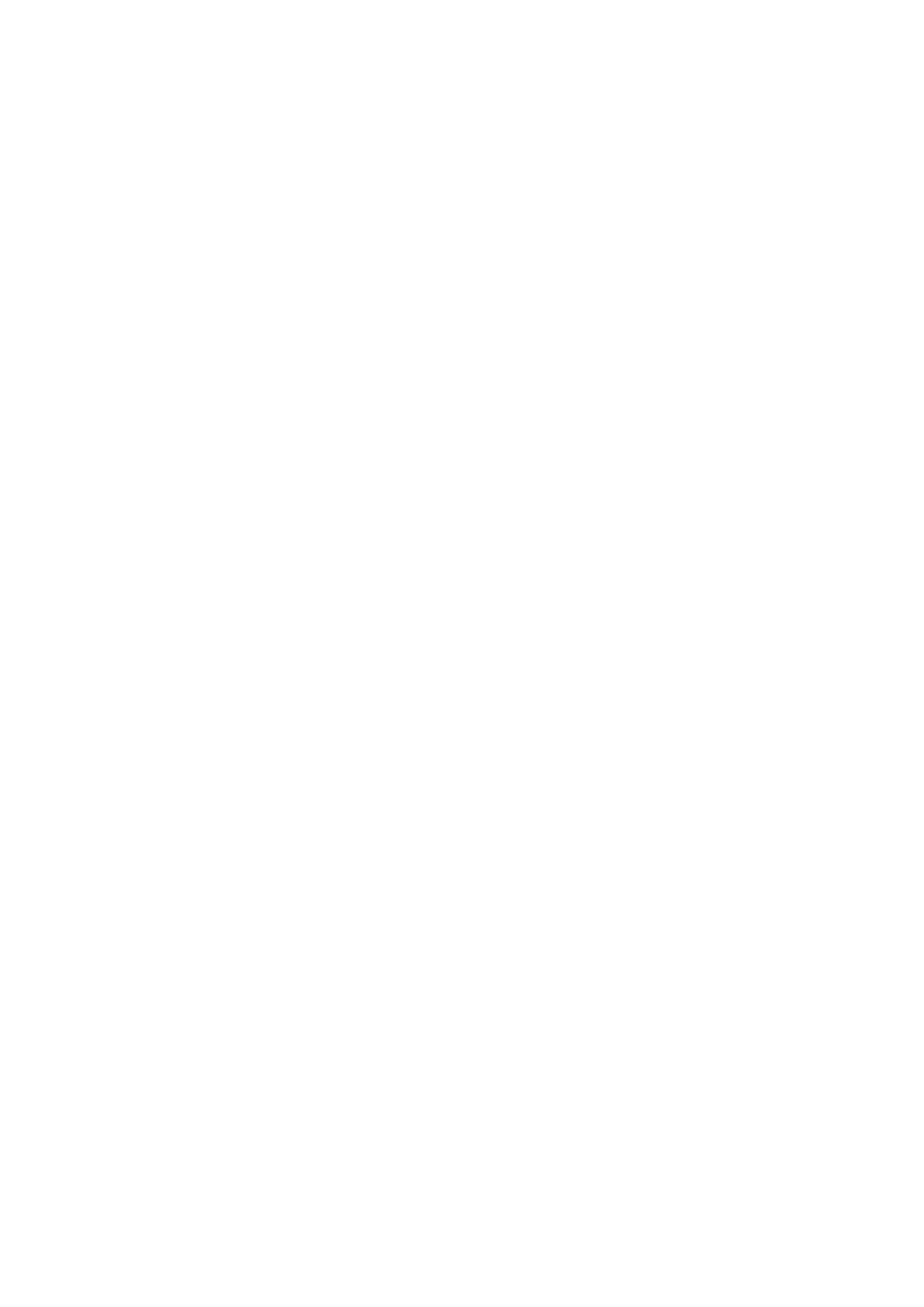

# **CONTENTS**

| <b>Corporate Information</b>                                                              |    |
|-------------------------------------------------------------------------------------------|----|
| <b>Directors' Report</b>                                                                  | 5  |
| ڈائ <i>ر</i> یکٹرز ک <i>ی</i> رپورٹ                                                       | 6  |
| <b>Condensed Interim Statement of Assets and Liabilities</b>                              | 7  |
| <b>Condensed Interim Income Statement and</b><br><b>Statement of Comprehensive Income</b> | 8  |
| <b>Condensed Interim Statement of Movement in Unitholders' Fund</b>                       | 9  |
| <b>Condensed Interim Cash Flow Statement</b>                                              | 10 |
| Notes to the Condensed Interim Financial Statements                                       | 11 |

 $\bullet$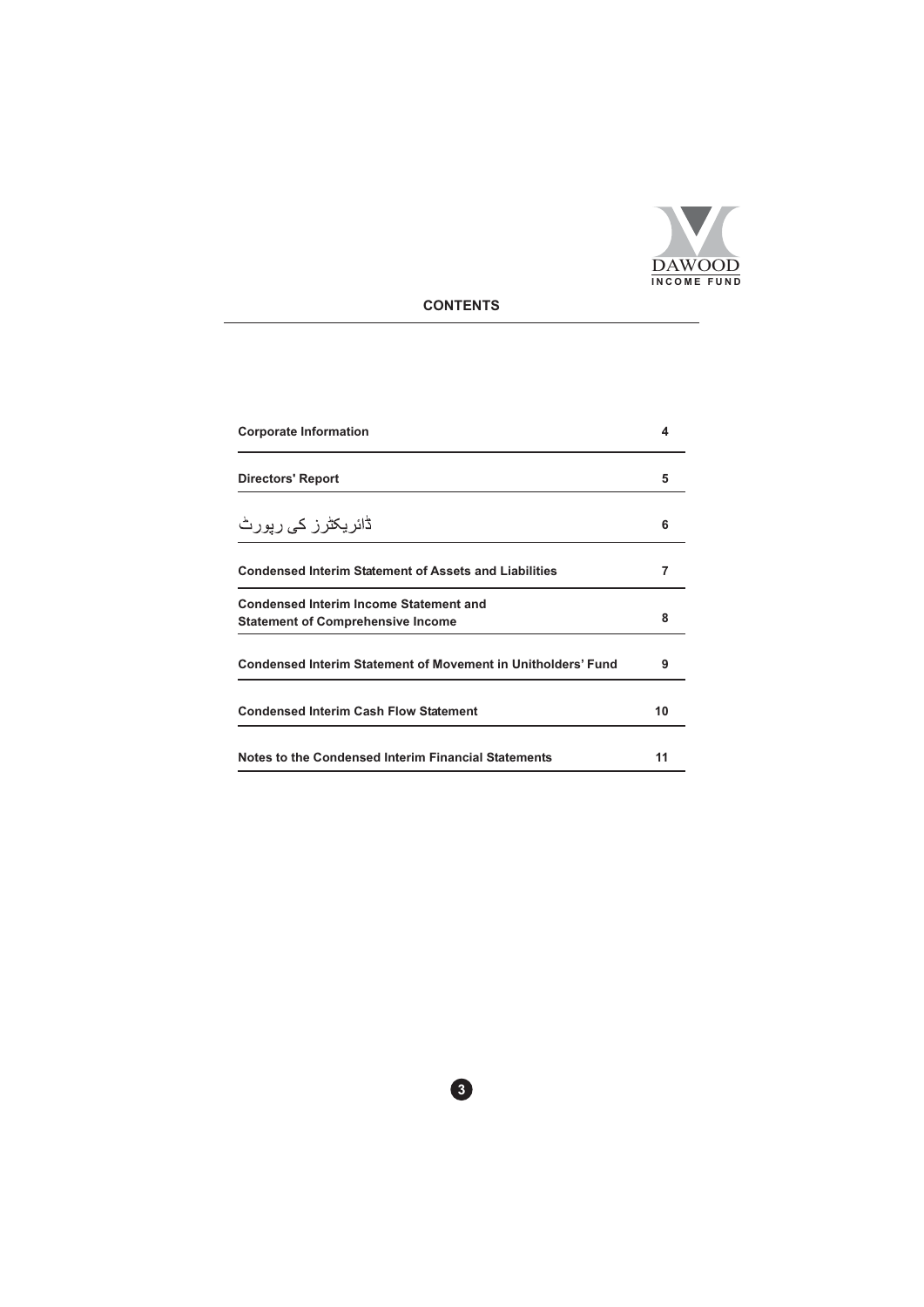

# **CORPORATE INFORMATION**

| <b>Management Company</b>         | G-3 Ground Floor, B.R.R. Tower, Hassan Ali Street,<br>Off I.I. Chundrigar Road, Karachi - 74000 Pakistan<br>Tel: (92-21) 32603751-54<br>Email: dcm@edawood.com<br>Website: www.786investments.com |                                                                                        |  |  |  |
|-----------------------------------|---------------------------------------------------------------------------------------------------------------------------------------------------------------------------------------------------|----------------------------------------------------------------------------------------|--|--|--|
| <b>Board of Directors</b>         | Ms. Shafqat Sultana<br>Miss Tara Uzra Dawood<br>Ms. Charmaine Hidayatullah<br>Mr. Mohammad Izqar khan<br>Mr. Tahir Mehmood<br>Syed Farhan Abbas                                                   | Chairperson<br>Chief Executive Officer<br>Director<br>Director<br>Director<br>Director |  |  |  |
| Chief Financial Officer &         |                                                                                                                                                                                                   |                                                                                        |  |  |  |
| <b>Company Secretary</b>          | Mr. Umair Manzoor                                                                                                                                                                                 |                                                                                        |  |  |  |
| <b>Audit Committee</b>            | Ms. Charmaine Hidayatullah<br>Mr. Tahir Mehmood<br>Syed Farhan Abbas                                                                                                                              | Chairperson<br>Member<br>Member                                                        |  |  |  |
| Trustee:                          | <b>MCB</b> Financial Services Limited<br>4th Floor, Pardasi House,<br>2/1 R-Y old Queens Road,<br>Karachi                                                                                         |                                                                                        |  |  |  |
| <b>Auditors</b>                   | Riaz Ahmad & Co.<br><b>Chartered Accountants</b>                                                                                                                                                  |                                                                                        |  |  |  |
| <b>Human Resource</b><br>Commitee | Mr. Muhammad Izqar Khan<br>Ms. Shafqat Sultana<br>Ms.Tara Uzra Dawood<br>Mr. Tahir Mehmood                                                                                                        | Chairman<br>Member<br>Member<br>Member                                                 |  |  |  |
| <b>Legal Advisor</b>              | Rauf & Ghaffar Law Associates (Advocates & Consultants)<br>Suite # 65, 5th Floor, Fareed Chamber,<br>Abdullah Haroon Road.<br>Saddar - Karachi, Pakistan.                                         |                                                                                        |  |  |  |
| <b>Registrars</b>                 | F.D. Registrar Services (SMC-Pvt.) Ltd.<br>Office# 1705, 17th Floor Saima Trade Tower. A,<br>I.I. Chundrigar Road, Karachi-74000, Pakistan.                                                       |                                                                                        |  |  |  |
| Banker:                           | Al Baraka Bank (Pakistan) Limited<br>JS Bank Limited<br>Bank Alfalah Limited                                                                                                                      |                                                                                        |  |  |  |

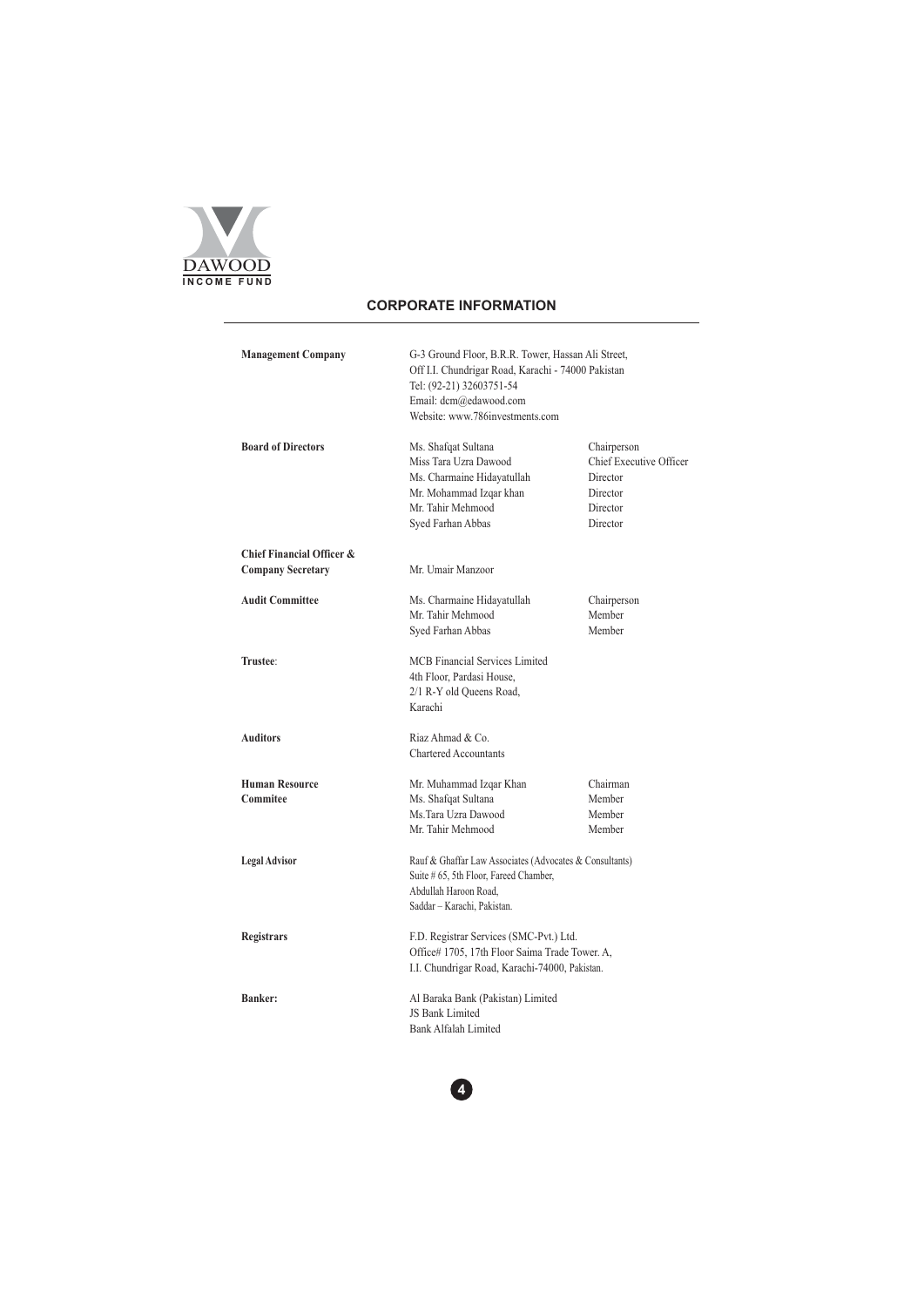

# **DIRECTORS' REPORT** FOR THE QUARTER ENDED 30 SEPTEMBER 2017

It gives me immense pleasure to present on behalf of the Board of Directors of 786 Investments Limited "786 or the Company" the Management Company of Dawood Income Fund (DIF), I am pleased to present financial statements for the quarter ended September 30, 2017.

## **Economic Outlook**

GDP growth is expected to surpass 5.5% on the back of rebound, growth in industrial output given minimization of energy shortage and spillover growth from wholesale and retail segment. The headline inflation continues to remain benign clocking in at 4.4%.

The State Bank of Pakistan (SBP), in its latest monetary policy review meeting, decided to keep policy rate unchanged at 5.75% stating that it expects headline inflation to remain well below FY18 target of 6%. The external account position finally saw some signs of relief as current account deficit for Aug'17 came in at USD 550mn, a sharp decline relative to USD2Bn in previous month.

## **Fund Strategy**

The Fund's priority is to keep healthy liquidity, making prudent decisions on residual debt and making riskaverse decisions on future investments. The Fund management is actively pursuing towards the settlement of the residual debt while ensuring the high unit holder protection. Ensuring steady profit while meeting any and all redemption need is the Fund's prime priority.

## **Fund Performance**

As at September 31, 2017, net assets were Rs. 280.69 million as compared to Rs. 247.74 million as at June 30, 2017. The Fund's total income during the period stands at Rs. 8.52 million as opposed to income of Rs. 5.85 million. Total income increased by Rs. 2.67 million as compared to same period last year. Total expenses were Rs. 1.78 million as compared to Rs. 0.81 million in the same period last year. The Net Asset Value (NAV) of DIF per unit increased from Rs. 78.93 to Rs. 81.01 during the period.

### **Acknowledgement**

The Directors wish to express their gratitude to the Securities & Exchange Commission of Pakistan and other regulatory bodies for their valuable support, assistance and quidance during these times of recovery.

The Board also thanks the employees of the Asset Management Company, the Trustee for their dedication and hard work and the unit holders for their confidence in the Management.

These condensed interim financial statements are unaudited. Accordingly, the Directors of the Management Company declare that these condensed interim financial statements give a true and fair view of the Fund.

30 October 2017 Karachi

For and on behalf of the Board of Directors

 $-SD-$ Chairperson

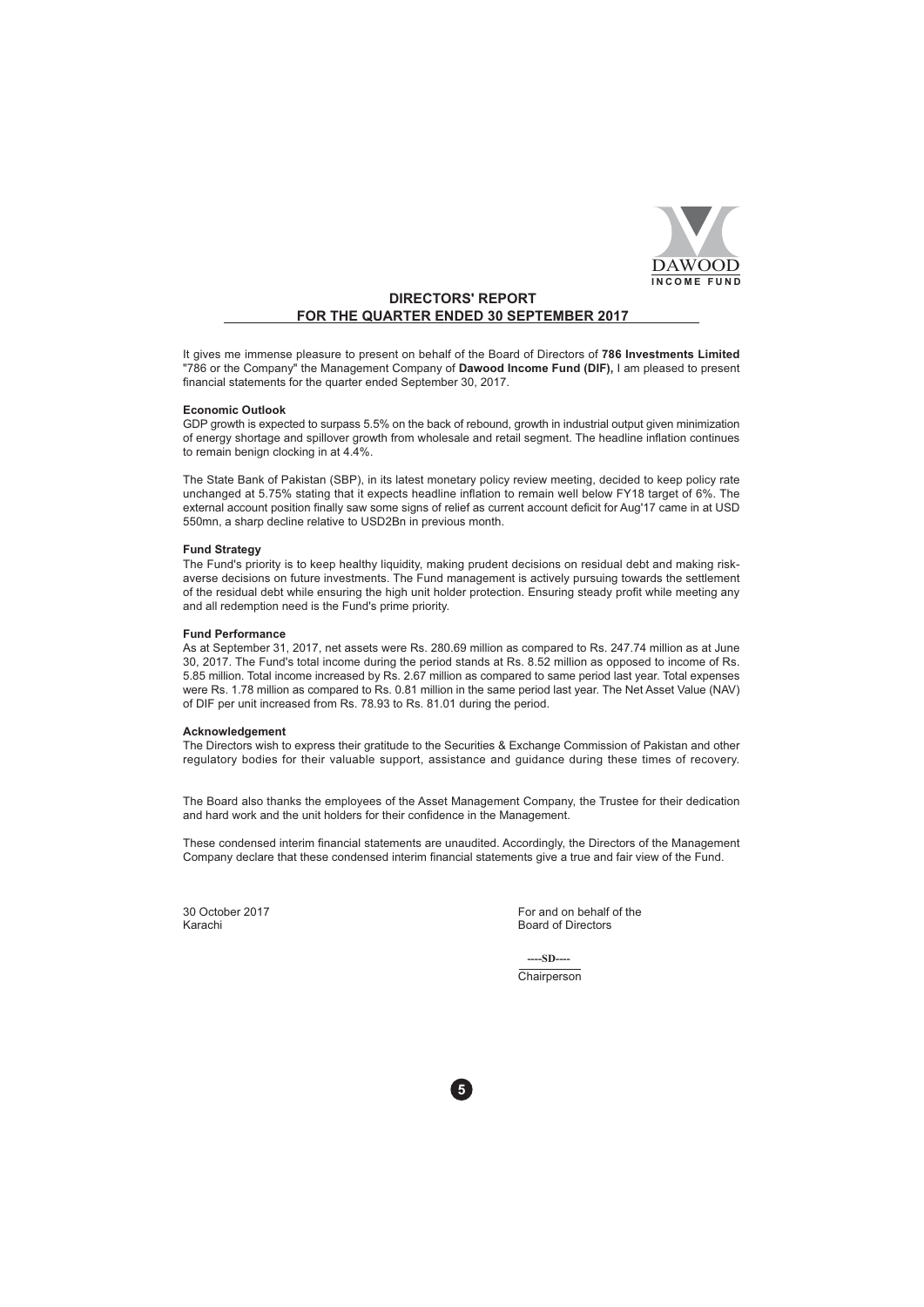

# داؤد انکم فنڈ کے ڈائریکٹرز کی رپورٹ

مجھے 786 انوسٹمنٹسس لمیٹڈ "786 یا کمپنی" کے بورڈ آف ڈائریکٹرزکی جانب سے 30 سنمبر ، 2017 کو ختم ہونے والی سہ ماہی پر داؤد انکم فنڈ (DIF) کی فنانشل اسٹیٹمنٹس آپ کی خدمت میں پیش کرتے ہوئے بے حد مسرت محسوس بوربي بے۔

## اقتصادى جائز ه

جی ڈی پی میں صحت مندی کے ساته 5.5% سے مزید آگے سبقت لے جانے کی ترقی متوقع ہے، توانائی کی قلت میں<br>تقلیل کے سبب صنعتی پیداوار اور ہول سیل اور ریٹیل طبقہ کی مدد سے ترقی کے پھیلاؤ میں اضافہ ہوا ۔ افراط زر کی ہیڈلائن کا %4.4 کے اُرد گرد گھومنا جاری رہا۔

اسٹیٹ بینک آف پاکستان (ایس بی پی) ، نے اپنے حالیہ مالیاتی پالیسی کے جائز ہ لینے کے اجلاس میں یہ بتاتے ہوئے کہ FY18 کے لیے سرفہرست افراط زر کی توقع ٪6 کے ہدف سے نیچے رہے گی، پالیسی کی شرح کو ٪5.75 پر برقرار ر کھنے کا فیصلہ کیا ہے۔بیر ونی اکاؤنٹ کی پوزیشن میں آخر کار رلیف کی کچه علامات دیکھنے میں آئیں ۔ جیسا کہ اگست'17 کے لیے کرنٹ اکاؤنٹ ڈیفیسٹ تیز کمی کے ساته 550 ملین ڈالر پر آگیا جو نسبتاً پچھلے مہینے میں 2 بلین ڈالر تعاد

## حکمت عملی بر اۓ فنڈ

فنڈ کی ترجیح صحت مند لیکویڈیٹی کو برقرار رکھنا ہے، بقایا قرضوں کے لیے دانشمندانہ فیصلہ سازی اور مستقبل کی سرمایہ کاری پر رسک سے بچتے ہوئے فیصلے کرنا ہے۔ فنڈ مینیجمنٹ اعلی یونٹ بولڈرز کے تحفظ کو یقینی بناتے ہوئے بقایا قرضوں کی سیٹلمینٹ کے لئے فعال طور پر اگے بڑ ھ رہی ہے۔ فنڈ کی اولین ترجیح مستحکم منافع کو يقيني بناتے ہوئے اور کسی بھی یا تمام ریڈیمپشن (redemption) کی ضرورت کو پورا کرنا ہے۔

## فنڈ کے کار کر دگے

30 سنمبر ،2017 تک نیٹ اثاثہ جات 280.69 ملین روپے رہے جو اس کہ مقابلے میں 30 جون 2016 کو 247.74 ملین روپے تھے۔ اس مدت کے دور ان فنڈ کی کل آمدنی 8.52 ملین روپے رہی جو گزشتہ سال اسی مدت کے دور ان 5.85 ملین روپے تھی۔ کل آمدنی میں گزشتہ سال کے مقابلے میں اسی مدت کے دور ان 2.67 ملین روپے کا اضافہ ہوا۔ اس سال کے دور ان کل اخر اجات 1.78 ملین روپے ہوئے جو گزشتہ سال اسی عرصے کے دور ان 0.81 ملین روپے تھے۔ اس مدت کے دور ان DIF کی نیٹ ایسیٹ ویلیو (NAV) میں 78.93 روپے سے بڑ ھ کر 81.01 روپے فی یونٹ کا اضافہ ہوا۔

# اعتر اف نامہ

ڈائریکٹرز سیکورٹیز اینڈ ایکسچینج کمیشن آف پاکستان اوردیگر ریگولیٹری اداروں کو ریکوری کے دوران قابل قدر حمایت، تعاون اور رہنمائی کرنے پران کے شکر گزار ہیں۔

بورڈ ایسیٹ مینجمنٹ کمپنی کے ٹرسٹی اور ملازمین کی سخت محنت اور لگن کے ساته کام کرنے اور یونٹ ہولڈرز کا مینجمنٹ پر مکمل اعتماد کرنے کے لئے بھی شکریہ ادا کرتا ہے۔

یہ کنڈیسنڈ انٹر م فنانشل اسٹیٹمنٹس غیر آڈٹ شدہ ہیں۔ لہذا ڈائر پکٹر ز مینجمنٹ کمینی یہ اعلان کر تـــر ہیں کہ یہ کنڈیسنڈ انٹر م فنانشل اسٹیٹمنٹس فنڈ کی ایک حقیقی اور منصفانہ عکاسی کرتی ہیں۔

6

30 October 2017 Karachi

 $---SD---$ 

چيئر پر سن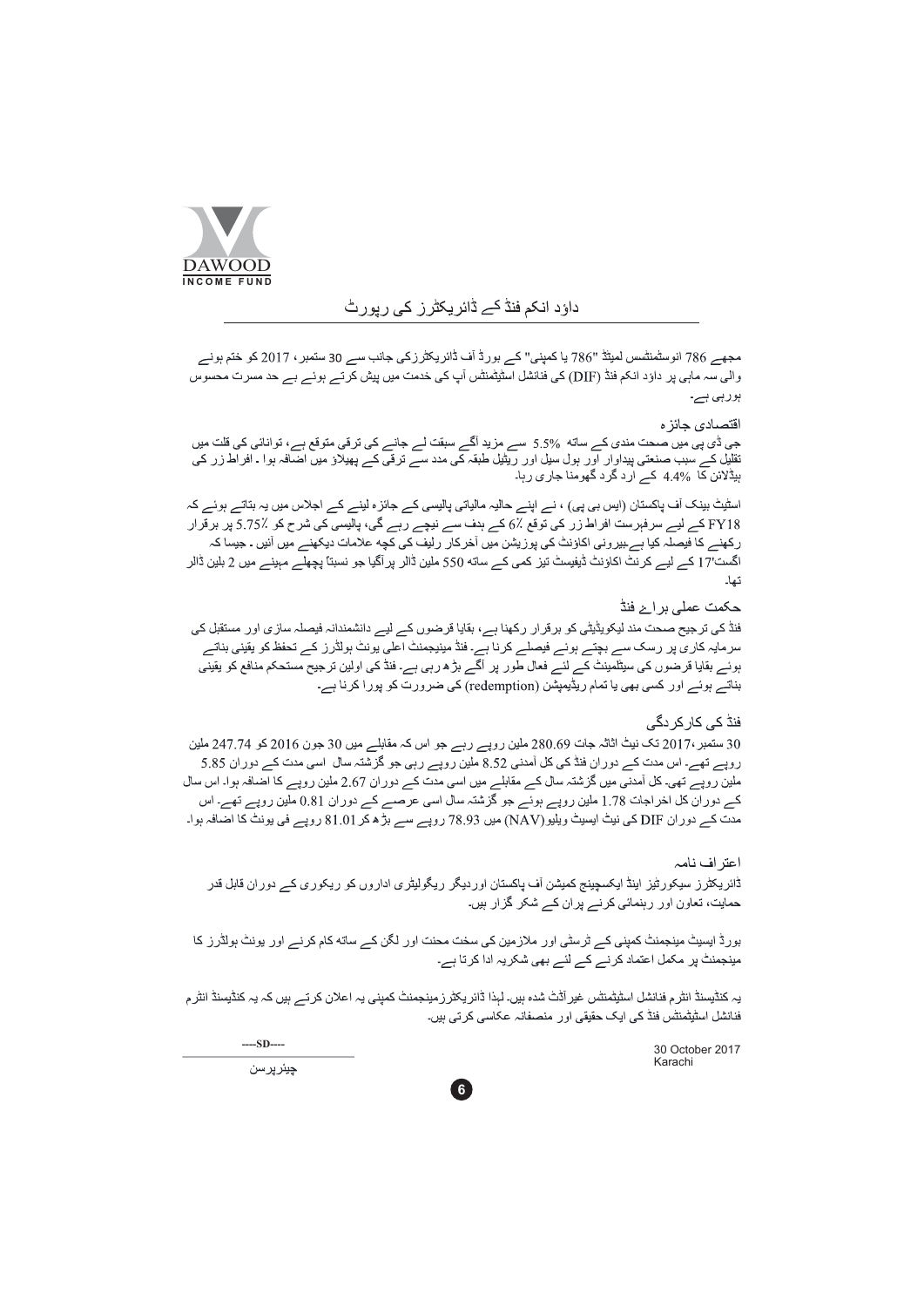

# **CONDENSED INTERIM STATEMENT OF ASSETS AND LIABILITIES**<br>AS AT 30 SEPTEMBER, 2017

|                                                               | <b>Note</b> | (Unaudited)<br>30 September | (Audited)<br>30 June      |
|---------------------------------------------------------------|-------------|-----------------------------|---------------------------|
|                                                               |             | 2017                        | 2017                      |
|                                                               |             |                             | (Rupees)                  |
| <b>Assets</b>                                                 |             |                             |                           |
| <b>Balances with Banks</b><br>Investments                     | 4<br>5      | 150,828,994<br>130,515,100  | 228,144,962<br>21,757,250 |
| Income Receivable                                             |             | 1,162,711                   | 1,420,888                 |
| Deposits and Prepayments                                      |             | 120,568                     | 100,000                   |
| Advances Income Tax                                           |             | 4,078,434                   | 6,899,826                 |
| <b>Total Assets</b>                                           |             | 286.705.807                 | 258,322,926               |
| <b>Liabilities</b>                                            |             |                             |                           |
| Payable to 786 Investments Limited - Management Company       |             | 3,030,260                   | 2,978,217                 |
| Payable to MCB Financial Services Limited (MCBFSL) - Trustee  |             | 65,041                      | 66,738                    |
| Payable to the Securities and Exchange Commission of Pakistan |             | 49.625                      | 167,162                   |
| Accrued Expenses and Other Liabilities                        | 6           | 2,559,940                   | 6,420,164                 |
| <b>Dividend Payable</b>                                       |             | 312,719                     | 953,318                   |
| <b>Total Liabilities</b>                                      |             | 6.017.585                   | 10.585.599                |
| <b>Net Assets</b>                                             |             | 280,688,222                 | 247,737,327               |
| <b>Contingencies and Commitments</b>                          | 8           |                             |                           |
| Unit Holders' Funds (as per statement attached)               |             | 280,688,222                 | 247,737,327               |
| <b>Number of Units in Issue</b>                               |             | 3,464,745                   | 3,138,834                 |
|                                                               |             |                             |                           |
| Net Asset Value per Unit                                      |             | 81.01                       | 78.93                     |

|                                | <b>For 786 Investments Limited</b><br>(Formerly Dawood Capital Management Limited)<br>[Management Company] |                 |
|--------------------------------|------------------------------------------------------------------------------------------------------------|-----------------|
| $---SD---$                     | $---SD---$                                                                                                 | $---SD---$      |
| <b>Chief Financial Officer</b> | <b>Director</b>                                                                                            | <b>Director</b> |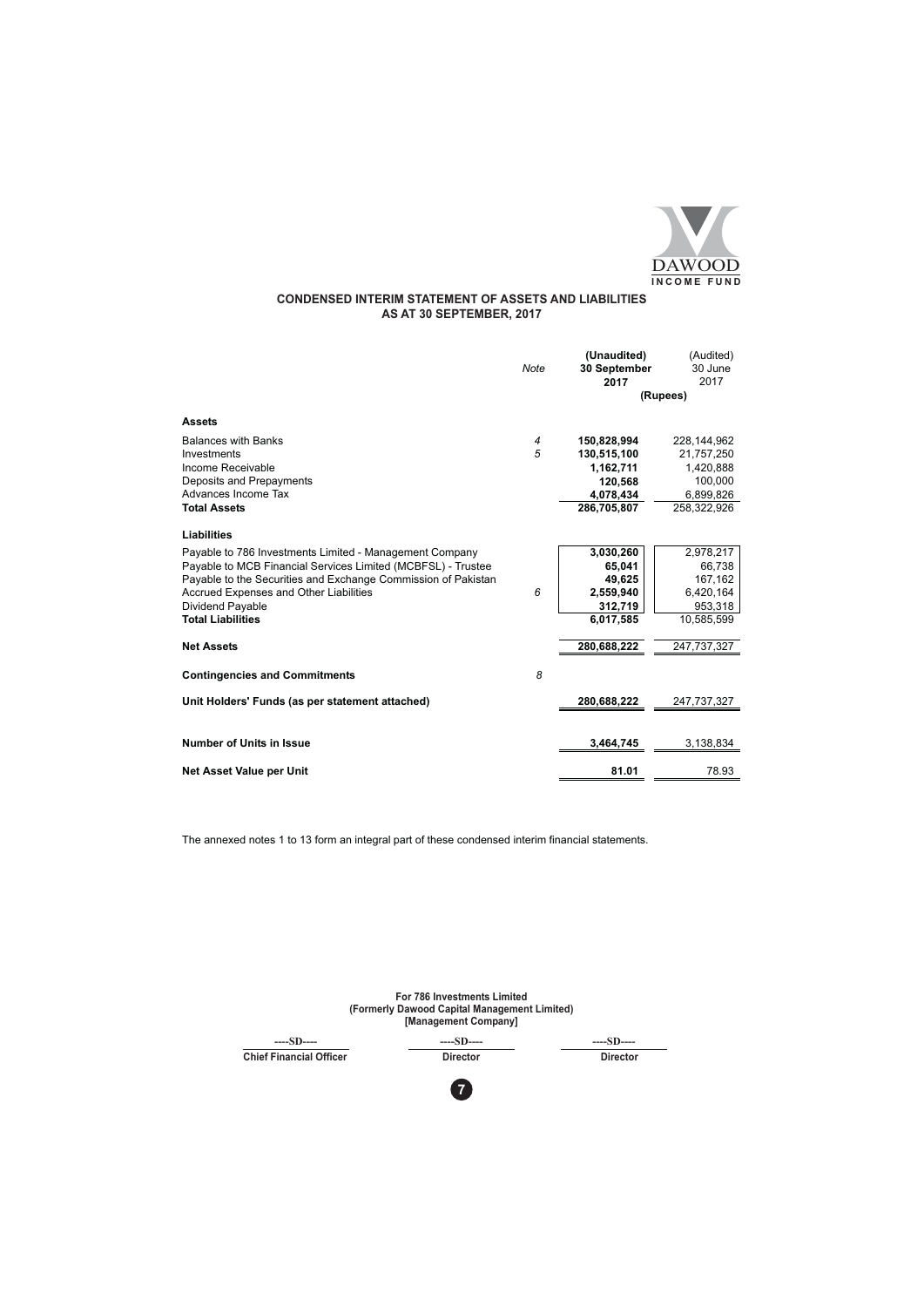

# CONDENSED INTERIM INCOME STATEMENT AND STATEMENT OF COMPREHENSIVE INCOME<br>FOR THE QUARTER ENDED 30 SEPTEMBER 2017 (UNAUDITED)

|                                                                                                                                         |                | <b>Quarter Ended</b><br>30 September |                        |
|-----------------------------------------------------------------------------------------------------------------------------------------|----------------|--------------------------------------|------------------------|
|                                                                                                                                         | Note           | 2017                                 | 2016                   |
|                                                                                                                                         |                | (Rupees)                             |                        |
| Income                                                                                                                                  |                |                                      |                        |
| Mark-Up/Interest Income<br>Reversal of Impairment on Investments                                                                        | 9              | 4,336,023                            | 1,667,739              |
| Classified as Available for Sale - Net                                                                                                  |                | 4,188,789                            | 4,188,789              |
| <b>Total Income</b>                                                                                                                     |                | 8,524,812                            | 5,856,528              |
| <b>Expenses</b>                                                                                                                         |                |                                      |                        |
| Remuneration to 786 Investments Limited - Management Company                                                                            |                | 992,505                              | 394,164                |
| Sindh Sales Tax on Management Fee                                                                                                       |                | 129,026                              | 51,241                 |
| Remuneration to MCB Financial Services Limited (MCBFSL) - Trustee                                                                       |                | 151,178                              | 150,933                |
| Sindh Sales Tax on Trustee Fee                                                                                                          |                | 19,653                               | 19,621                 |
| Annual Fee to Securities and Exchange Commission of Pakistan (SECP)                                                                     |                | 49,625                               | 29,562                 |
| Accounting and Operations Charges                                                                                                       |                | 66,166                               |                        |
| Auditors' Remuneration                                                                                                                  |                | 164,680                              | 121,716                |
| Fees and Subscription                                                                                                                   |                | 36,585                               | 11,000                 |
| <b>Securities Transaction Cost</b>                                                                                                      |                | 992                                  | 1,077                  |
| Sindh Workers' Welfare Fund                                                                                                             |                | 136,928                              |                        |
| <b>Printing Charges</b><br><b>Bank Charges</b>                                                                                          |                | 35,000                               | 25,000<br>397          |
| <b>Total Expenses</b>                                                                                                                   |                | 1,487<br>1,783,825                   | 804,711                |
|                                                                                                                                         |                |                                      |                        |
| Element of Loss and Capital Losses Included in<br>Prices of Units Issued Less Those in Units Redeemed - Net                             |                |                                      | (600, 718)             |
| Net Income for the Quarter Before Taxation                                                                                              |                | 6,740,987                            | 4,451,099              |
| Taxation                                                                                                                                | $\overline{7}$ |                                      |                        |
| Net Income for the Quarter After Taxation                                                                                               |                | 6,740,987                            | 4,451,099              |
| Other Comprehensive Loss for the Quarter                                                                                                |                | (107, 250)                           |                        |
| <b>Total Comprehensive Income for the Quarter</b>                                                                                       |                | 6,633,737                            | 4,451,099              |
| Allocation of Net Income for the Quarter:                                                                                               |                |                                      |                        |
| Income Already Paid on Units Redeemed                                                                                                   |                | (18, 603)                            |                        |
| Accounting Income Available for Distribution Carried to Distribution Account:<br>-Relating to Capital Gains<br>-Excluding Capital Gains |                | 6,722,384<br>6,722,384               | 4,451,099<br>4,451,099 |

| For 786 Investments Limited<br>(Formerly Dawood Capital Management Limited)<br>[Management Company] |                 |                 |  |  |  |
|-----------------------------------------------------------------------------------------------------|-----------------|-----------------|--|--|--|
| $---SD---$                                                                                          | $---SD---$      | $---SD---$      |  |  |  |
| <b>Chief Financial Officer</b>                                                                      | <b>Director</b> | <b>Director</b> |  |  |  |
|                                                                                                     | 8               |                 |  |  |  |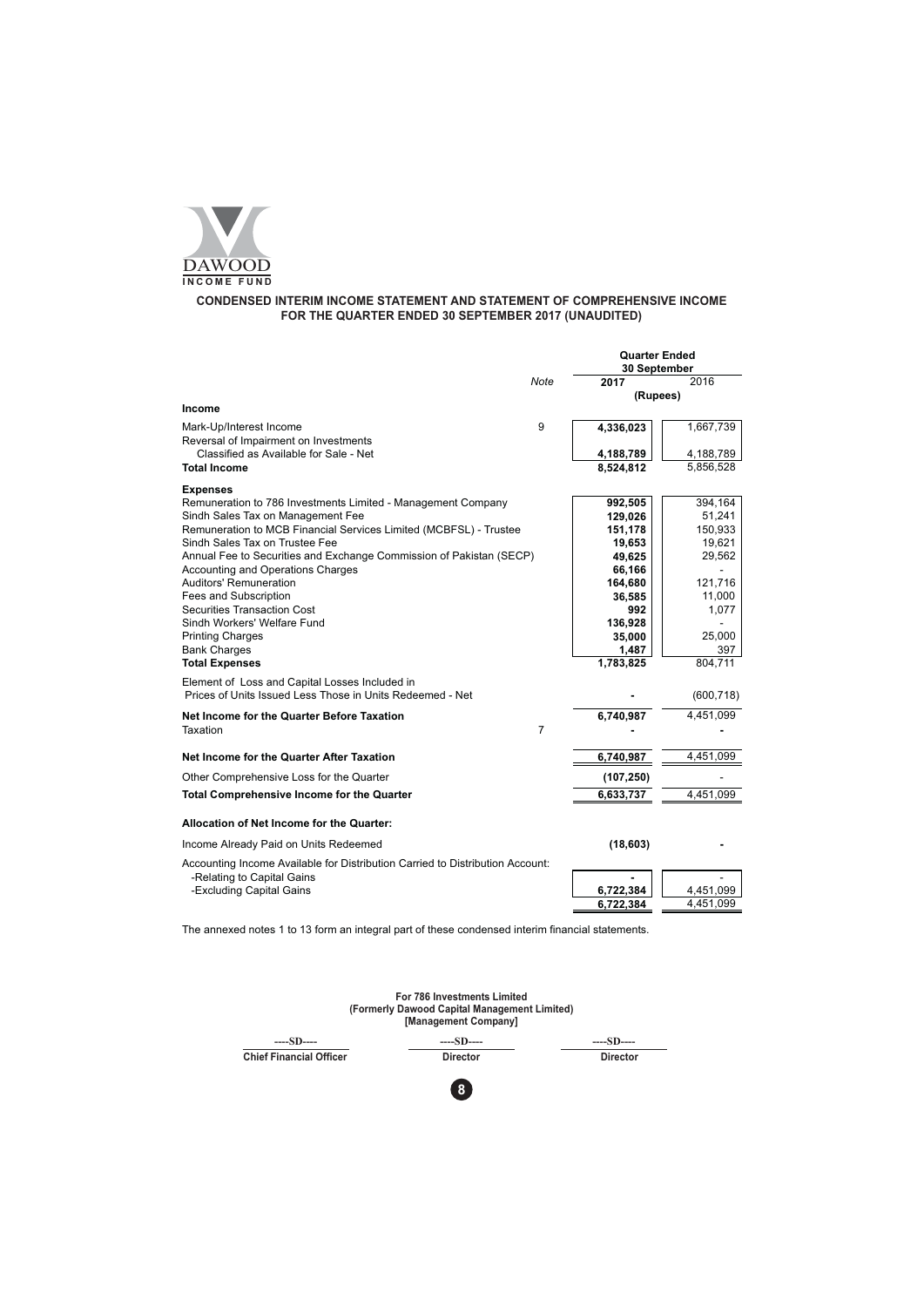

# **CONDENSED INTERIM STATEMENT OF MOVEMENT IN UNITHOLDERS' FUND** FOR THE QUARTER ENDED 30 SEPTEMBER 2017 (UNAUDITED)

|                                                                                                                           | <b>Quarter Ended</b><br>30 September |                 |
|---------------------------------------------------------------------------------------------------------------------------|--------------------------------------|-----------------|
|                                                                                                                           | 2017                                 | 2016            |
|                                                                                                                           | (Rupees)                             |                 |
| Net Assets at Beginning of the Quarter                                                                                    | 247,737,327                          | 155,983,488     |
| Issuance of 343,323 Units (September 30, 2016: 51,110 Units)<br>Issuance of Units for Re-Investment of Cash Dividend: Nil | 27,710,000                           | 4,000,000       |
| (September 30, 2016: 226,057 Units)                                                                                       |                                      | 17,175,662      |
| Redemption of 17,412 Units (September 30, 2016: 422,217 Units)                                                            | (1, 392, 842)                        | (32,797,655)    |
|                                                                                                                           | 26,317,158                           | (11, 621, 993)  |
| Element of Loss and Capital Losses Included in<br>Prices of Units Issued Less Those in Units Redeemed - Net               |                                      | 600,718         |
| Income already Paid on Units Redeemed                                                                                     | 18,603                               |                 |
| Total Comprehensive Income for the Quarter Less Income Already Paid<br>on Units Redeemed<br>Distribution                  | 6,722,384                            | 4,451,099       |
| Net Income for the Quarter Less Distribution                                                                              | 6,722,384                            | 4,451,099       |
|                                                                                                                           |                                      |                 |
| Net unrealized Diminution in Fair Value                                                                                   |                                      |                 |
| of Investments Classified as Available-for-Sale                                                                           | (107, 250)                           |                 |
| Net Assets at End of the Quarter                                                                                          | 280,688,222                          | 149,413,312     |
| <b>Distribution for the Quarter</b>                                                                                       |                                      |                 |
| Undistributed Income Brought Forward                                                                                      |                                      |                 |
| - Realised                                                                                                                | (126, 408, 405)                      | (134, 534, 544) |
| - Unrealised                                                                                                              |                                      |                 |
|                                                                                                                           | (126, 408, 405)                      | (134, 534, 544) |
| Accounting Income Available for Distribution                                                                              |                                      |                 |
| - Relating to Capital Gains                                                                                               |                                      |                 |
| - Excluding Capital Gains                                                                                                 | 6,722,384                            | 4,451,099       |
|                                                                                                                           | 6.722.384                            | 4.451.099       |
| Distribution                                                                                                              |                                      |                 |
| Undistributed Income Carried Forward                                                                                      | (119,686,021)                        | (130, 083, 444) |
| Undistributed Income Carried Forward                                                                                      |                                      |                 |
| - Realised                                                                                                                | (119, 686, 021)                      | (130, 083, 444) |
| - Unrealised                                                                                                              |                                      |                 |
|                                                                                                                           | (119,686,021)                        | (130, 083, 444) |
|                                                                                                                           | (Rupees)                             |                 |
| Net Asset Value per Unit as at Beginning of the Quarter                                                                   | 78.93                                | 75.98           |
| Net Asset Value per Unit as at End of the Quarter                                                                         | 81.01                                | 78.32           |



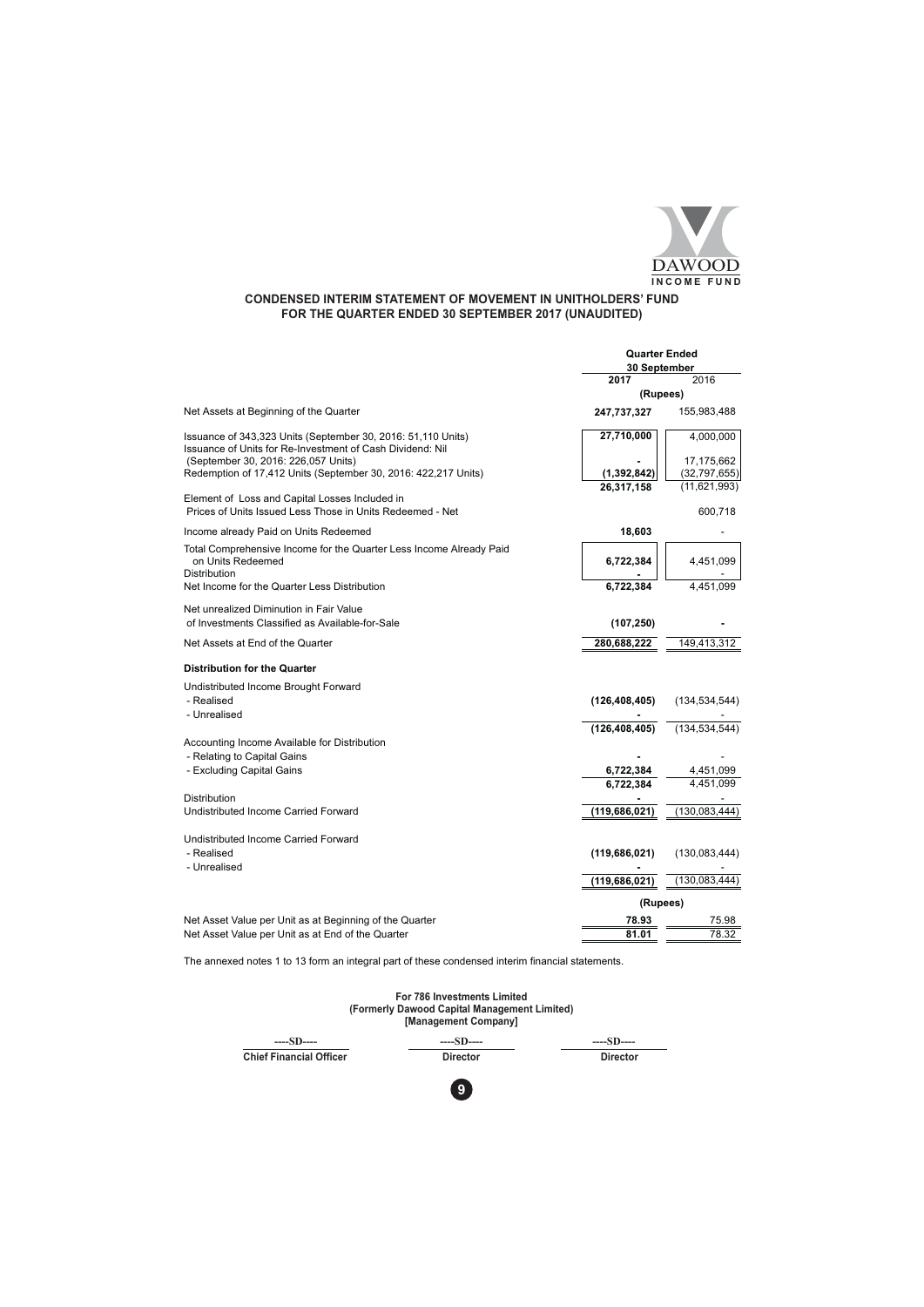

## **CONDENSED INTERIM CASH FLOW STATEMENT** FOR THE QUARTER ENDED 30 SEPTEMBER 2017 (UNAUDITED)

|                                                                                                             |      | <b>Quarter Ended</b>       |                          |  |
|-------------------------------------------------------------------------------------------------------------|------|----------------------------|--------------------------|--|
|                                                                                                             |      |                            | 30 September             |  |
|                                                                                                             | Note | 2017                       | 2016                     |  |
|                                                                                                             |      |                            | (Rupees)                 |  |
| <b>CASH FLOWS FROM OPERATING ACTIVITIES</b>                                                                 |      |                            |                          |  |
| Net Income for the Quarter Before Taxation                                                                  |      | 6.740.987                  | 4,451,099                |  |
| <b>Adjustments for</b>                                                                                      |      |                            |                          |  |
| Element of Loss and Capital Losses Included in<br>Prices of Units Issued Less Those in Units Redeemed - Net |      |                            |                          |  |
| Reversal of Impairment on Investments Classified as Available for Sale - Net                                |      |                            | 600,718                  |  |
|                                                                                                             |      | (4, 188, 789)<br>2.552.198 | (4, 188, 789)<br>863,028 |  |
| (Increase)/Decrease in Assets                                                                               |      |                            |                          |  |
| Investments                                                                                                 |      | (104, 676, 311)            | (28, 811, 211)           |  |
| Income Receivable                                                                                           |      | 258,177                    | 365,819                  |  |
| Deposits and Prepayments                                                                                    |      | (20, 568)                  | (33,000)                 |  |
| Advances Income Tax                                                                                         |      | 2,821,392                  | (157, 252)               |  |
|                                                                                                             |      | (101, 617, 310)            | (28, 635, 644)           |  |
| (Decrease)/Increase in Liabilities                                                                          |      |                            |                          |  |
| Payable to 786 Investments Limited - Management Company                                                     |      | 52,043                     | (344, 744)               |  |
| Payable to MCB Financial Services Limited (MCBFSL) - Trustee                                                |      | (1,697)                    | (328)                    |  |
| Payable to Securities and Exchange Commission of Pakistan (SECP)                                            |      | (117, 537)                 | 29,562                   |  |
| Dividend Payable                                                                                            |      | (640, 599)                 | (31, 927, 051)           |  |
| Accrued Expenses and Other Liabilities                                                                      |      | (3,860,224)                | 70,886                   |  |
|                                                                                                             |      | (4,568,014)                | (32, 171, 674)           |  |
| Net Cash Generated Used in Operating Activities                                                             |      | (103, 633, 126)            | (59, 944, 290)           |  |
| <b>CASH FLOWS FROM FINANCING ACTIVITIES</b>                                                                 |      |                            |                          |  |
| Receipts against Issuance of Units                                                                          |      | 27,710,000                 | 4,000,000                |  |
| Receipts against Re-Investment of Cash Dividend                                                             |      |                            | 17,175,662               |  |
| Payments against Redemption of Units                                                                        |      | (1, 392, 842)              | (32, 797, 655)           |  |
| Net Cash Generated/(Used in) from Financing Activities                                                      |      | 26,317,158                 | (11,621,993)             |  |
| Net Decrease in Cash and Cash Equivalents during the Quarter                                                |      | (77, 315, 968)             | (71, 566, 283)           |  |
| Cash and Cash Equivalents at Beginning of the Quarter                                                       |      | 228,144,962                | 189,555,170              |  |
| Cash and Cash Equivalents at End of the Quarter                                                             | 4    | 150,828,994                | 117,988,887              |  |

| <b>For 786 Investments Limited</b><br>(Formerly Dawood Capital Management Limited)<br>[Management Company] |                 |                 |  |  |  |
|------------------------------------------------------------------------------------------------------------|-----------------|-----------------|--|--|--|
| $---SD---$                                                                                                 | $---SD---$      | $---SD---$      |  |  |  |
| <b>Chief Financial Officer</b>                                                                             | <b>Director</b> | <b>Director</b> |  |  |  |
|                                                                                                            | 10              |                 |  |  |  |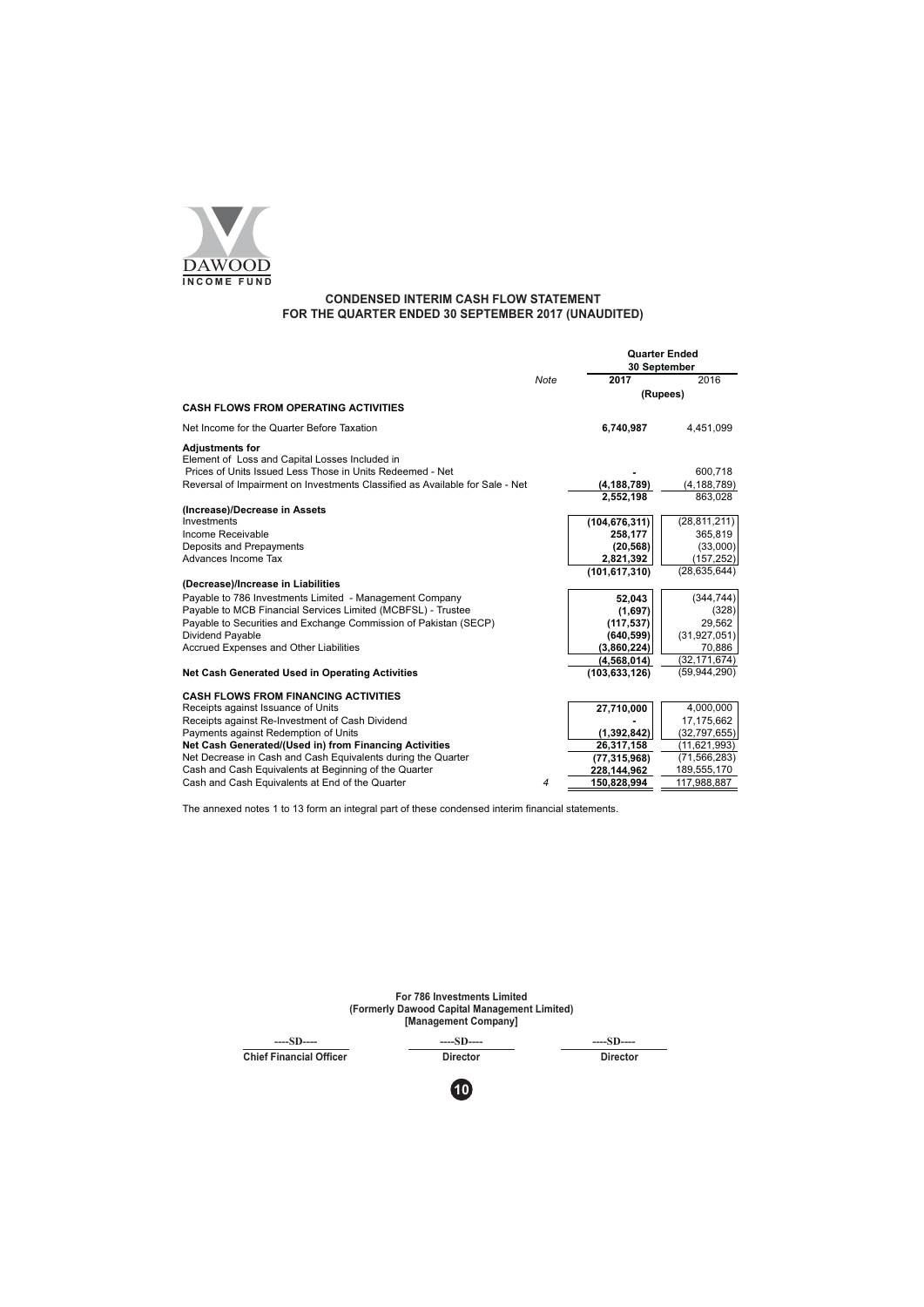

## NOTES TO THE CONDENSED INTERIM FINANCIAL STATEMENTS FOR THE QUARTER ENDED 30 SEPTEMBER 2017 (UNAUDITED)

#### **LEGAL STATUS AND NATURE OF BUSINESS**  $\mathbf{1}$ .

 $1.1$ Dawood Income Fund (the Fund) was established under a Trust Deed executed on 8 April 2013 between 786 Investments Limited (formerly Dawood Capital Management Limited) as Management Company and Bank AL-<br>Habib Limited (BAHL) as Trustee. In June 2011, BAHL retired and MCB Financial Services Limited (MCBFSL) was appointed as the new trustee of the Fund and the name of the Fund was also changed from "Dawood Money Market Fund" to "Dawood Income Fund". These changes, after necessary regulatory approvals, were<br>duly incorporated in the Trust Deed of the Fund by way of First Supplemental Trust Deed. Titles to the assets of the Fund are held in the name of MCBFSL as the Trustee of the Fund (except for term finance certificate of New AlliedIndustries Limited as mentioned in note 5.2.1, which is a non-performing term finance certificate hence being unable to be transferred until final settlement which is held in the name of BAHL being the previous trustee of the Fund).

During the last year, the Management Company has changed its name to 786 Investments Limited with effect from 20 January 2017 after completing regulatory formalities. During to period, the registered office of the Management Company was changed and now is situated at G3, Ground floor, BRR Tower, Hassan Ali Street, I.I Chundrigarh Road, Karachi, Pakistan.

The Fund is an open-ended mutual fund and is listed on the Pakistan Stock Exchange Limited. Units are offered for public subscription on a continuous basis. The units are transferable and can be redeemed by surrendering them to the Fund

The Fund is categorized as "income scheme" in accordance with Circular No. 7 of 2009 issued by the Securities<br>and Exchange Commission of Pakistan (SECP). The principal activity of the Fund is to make investment in<br>spread t money market instruments and placement of funds.

- Asset Manager Rating (AMR) of Management Company was 'AM3-' and that of Fund is A-(f) rated by Pakistan<br>Credit Rating (PACRA) before suspension of the Fund. Currently management has entered into engagement  $12$ with PACRA, for the assignment of fresh rating of the Fund.
- Due to the suspension of the Fund from 22 March 2013 to 22 January 2015, the Management Company was  $1.3$ not able to comply with various requirements of the NBFC Rules, NBFC Regulations and other regulatory requirements. SECP vide its letter SCD/AMCW/DCML/151/2015 dated 5 November 2015 advised the Management Company to submit documents/information showing Board of Directors approved commitment along with timelines to comply with regulatory non-compliances. The Board of Directors of the Management Company is fully committed to comply with the regulatory requirements. Further, during the last year, an onsite inspection was carried out by the Specialized Companies Division - Supervision and Enforcement Department of the Securities and Exchange Commission of Pakistan concerning the operations and management of the Funds by the Management Company as per the NBFC Rules 2003, the NBFC Regulations, 2008 and its Constitutive Documents. The inspection report identified certain non-compliances with applicable regulations which mainly pertain to financial management systems, compliance and risk management system, updation of policies and procedures, investment committee, investment function, fund management and internal controls and procedures. Management considers that owing to suspension of the Fund such compliances could not be made in timely manner. However, the Management Company is fully committed to ensure compliance with such Regulations in due course.
- Management had applied for renewal of its license to undertake Asset Management Services and Investment<br>Advisory Services which was pending for approval by the SECP, however subsequently to quarter ending 30  $14$ September 2017 the Management Company received license to carry out Asset Management Services and Investment Advisory Services through license no. AMCW/13/786IL/AMS/08/2017 and AMCW/14/786IL/IA/06/2017<br>respectively dated 19 October 2017.

#### **BASIS OF PREPARATION**  $2.$

#### $21$ **Statement of Compliance**

These condensed interim financial statements have been prepared in accordance with the approved accounting standards as applicable in Pakistan. Approved accounting standards comprise of such International Financial<br>Reporting Standards (IFRS) issued by the International Accounting Standards Board as are notified under the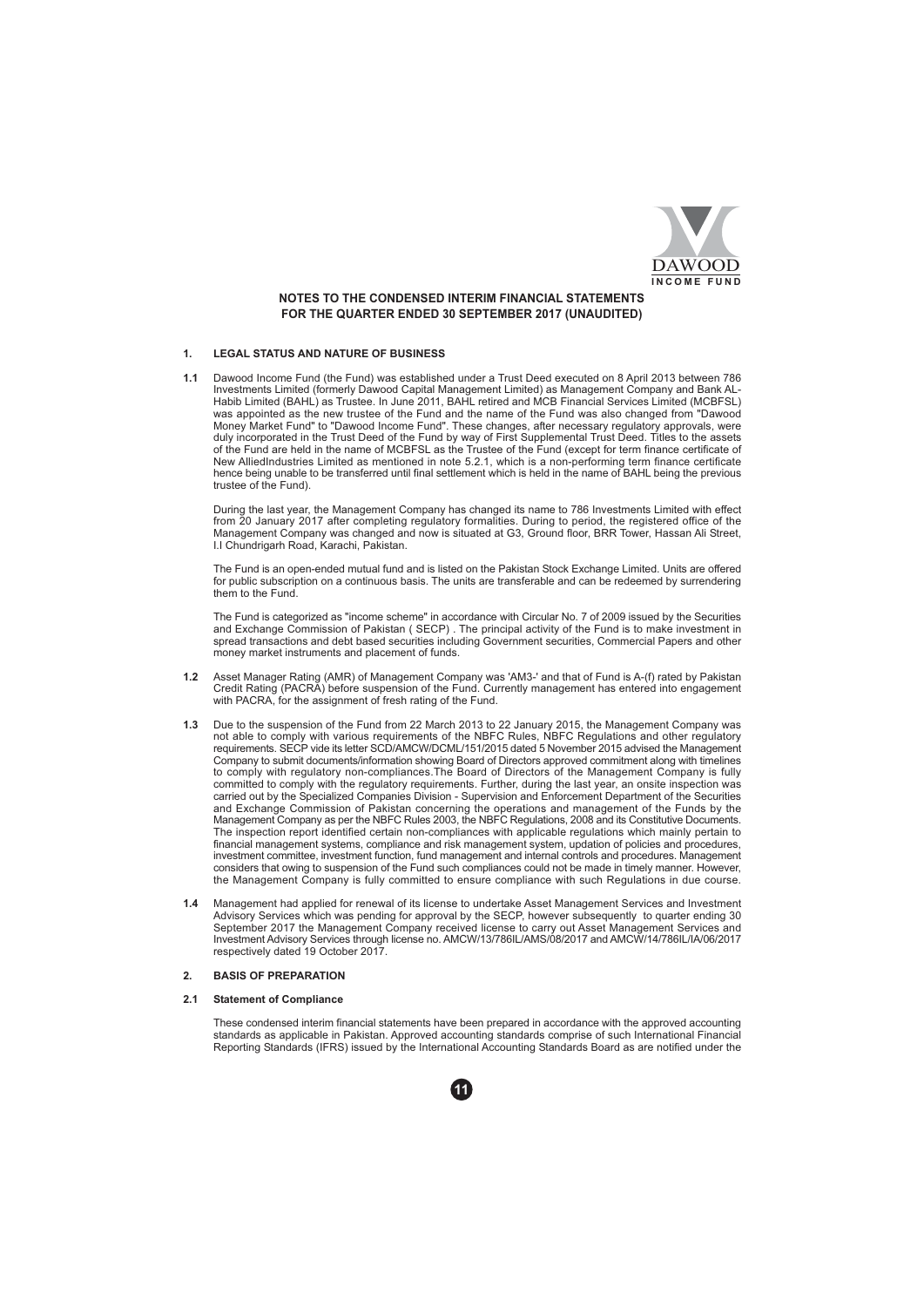

repealed Companies Ordinance, 1984, the requirements of the Trust Deed, the Nonbanking Finance Companies<br>(Establishment and Regulation) Rules, 2003 (the NBFC Rules), the Non-Banking Finance Companies and<br>Notified Entities the requirements of the Trust Deed, the NBFCRules, the NBFC Regulations, 2008 and the said directives differ with the requirements of these standards, the requirements of the Trust Deed, the NBFC Rules, the NBFC Regulations, 2008 and the said directives shall prevail.

- 2.1.2 This condensed interim financial information does not include all the information and disclosures required for full annual financial statements and should be read in conjunction with the annual audited financial statements of the Fund for the year ended 30 June 2017
- 2.1.3 This condensed interim financial information is unaudited are being circulated to the unitholders as per the requirement as per the NBFC regulation. The Board of Directors of Management Company declare that this condensed interim financial information gives a true and fair view of the state of affairs of the Fund.

## 2.4 Basis of Measurement

These financial statements have been prepared under the historical cost convention except that certain financial assets are measured at fair value.

#### $2.5$ **Functional and Presentation Currency**

These financial statements are presented in Pak Rupees which is the functional and presentation currency of the Fund and has been rounded off to nearest ruper

#### SUMMARY OF SIGNIFICANT ACCOUNTING POLICIES  $\mathbf{R}$

The accounting policies and methods of computation adopted in the preparation of this condensed interim Financial information are the same as those applied in preparation of the financial statements of the Fund for<br>the year ended June 30, 2017 except for change in accounting policy for recognition of Element of income/(loss)

In view of the amendments made in the NBFC Regulations vide SRO 756(I)/2017 the accounting policy for the recognition of Element of Income has been changed from July 1, 2017 with prospective effect. Previously the Element of Income was recognized in the income statement to the extent that it represented income earned during the year, the unrealized appreciation/(diminution) during the year on 'available for sale' securities was<br>included in the Distribution Statement. Due to changes in the NBFC Regulations, Element of Income is now a<br>tr in to the Unit Holders' Fund.

The preparation of the condensed interim financial information in conformity with approved accounting standards as applicable in Pakistan requires management to make estimates, assumptions and use judgments that affect the application of policies and reported amounts of assets, liabilities, income and expenses. Estimates, assumptions and judgments are continually evaluated and are based on historical experience and other factors, including<br>reasonable expectations of future events. Revisions to accounting estimates are recognized prospectively<br>commencin judgments made by management in applying the Fund's accounting policies and the key sources of estimation and uncertainty were the same as those that applied to the financial statements as at and for the year ended<br>June 30, 2017. The Fund's financial risk management objectives and policies are consistent with those disclosed<br>i

The Companies Act, 2017 was enacted on 30 May 2017 and is applicable with immediate effect. The Securities and Exchange Commission of Pakistan through press release and vide circular no. 23 of 2017 dated 04 October 2017 in financial year, including quarterly and other interim period, closes on or before 31 December 2017, shall prepare their financial statements, including interim financial statements, in accordance with the provisions of the repealed Companies Ordinance, 1984.  $\mathbf{m}$  $\mathbf{r}$  and  $\mathbf{r}$ 

| <b>BALANCES WITH BANKS</b> |      | (Unaudited)           | (Audited)<br>30-Jun-17 |  |
|----------------------------|------|-----------------------|------------------------|--|
|                            | Note | 30-Sep-17<br>(Rupees) |                        |  |
| <b>Balances with Banks</b> |      |                       |                        |  |
| - PLS Savings Account      | 4.1  | 150.828.994           | 228.144.962            |  |
|                            |      | 150.828.994           | 228.144.962            |  |
|                            |      |                       |                        |  |

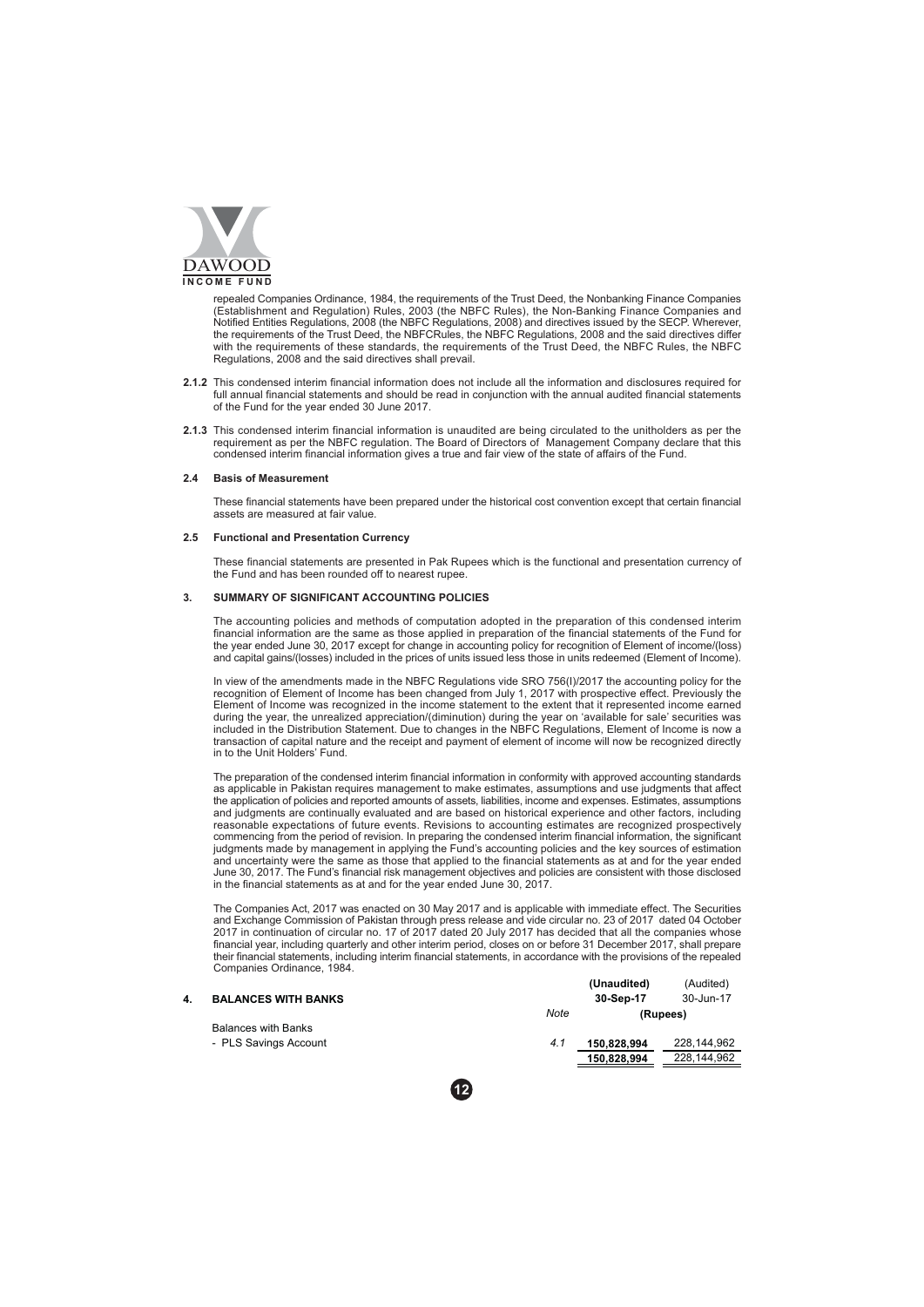

(Audited)

(Unaudited)

Profit rates on the savings accounts range from 3.25% to 6% (June 2017: 3.5% to 6%) per annum.  $4.1$ 

#### **INVESTMENTS**  $5^{\circ}$

| <b>INVESTMENTS</b>                                       |      | 30-Sep-17   | 30-Jun-17  |
|----------------------------------------------------------|------|-------------|------------|
|                                                          | Note | (Rupees)    |            |
| <b>Available for Sale</b>                                |      |             |            |
| Listed Term Finance and Sukuk Certificates               | 5.1  |             |            |
| Unlisted Term Finance and Sukuk Certificates             | 5.2  | 31,150,000  | 5,257,250  |
|                                                          |      | 31,150,000  | 5,257,250  |
| At Fair Value through Profit and Loss'- Held for Trading |      |             |            |
| <b>Government Securities</b>                             | 5.3  | 99.365.100  |            |
| <b>Loans and Receivables</b>                             |      |             |            |
| Certificates of Investment                               | 5.4  |             | 16.500.000 |
|                                                          |      | 130.515.100 | 21.757.250 |

### 5.1 Listed Term Finance And Sukuks Certificates - Available-For-Sale

Certificates have a face value of Rs. 5,000 each unless stated otherwise

|                                                        |       |                  |                      | <b>Number of Certificates</b>                             |                   |                       | Balance as at 30 September 2017       |   | <b>Market</b>                  | <b>Market</b>                                |
|--------------------------------------------------------|-------|------------------|----------------------|-----------------------------------------------------------|-------------------|-----------------------|---------------------------------------|---|--------------------------------|----------------------------------------------|
|                                                        |       | As at 1          | Purchased            | Disposed/                                                 | As at 30          | Cost/                 | Market Value/ Appreciation            |   | Value as a                     | Value as a                                   |
|                                                        | Note  | <b>July 2017</b> | Durina<br>the Period | <b>Matured/</b><br><b>Settled</b><br>During the<br>Period | September<br>2017 | Carrying<br>Value     | Carrying Cost /(Diminution)           |   | Percentage<br>of Net<br>Assets | Percentage<br>of Total<br><b>Investments</b> |
|                                                        |       |                  |                      |                                                           |                   | --------------------- | --- (Rupees) ------------------------ |   |                                |                                              |
| <b>Financial Services</b><br>Invest Capital Investment |       |                  |                      |                                                           |                   |                       |                                       |   |                                |                                              |
| <b>Bank Limited</b>                                    | 5.1.1 | 4.000            | ٠                    | ٠                                                         | 4.000             | 20.000.000            |                                       | ٠ | $0\%$                          | 0%                                           |
| <b>Construction and Material</b>                       |       |                  |                      |                                                           |                   |                       |                                       |   |                                |                                              |
| Dewan Cement Company Limited 5.1.2                     |       | 30,000           |                      | ۰.                                                        | 30,000            | 108.908.514           |                                       | ٠ | $0\%$                          | 0%                                           |
| 30 September 2017                                      |       |                  |                      |                                                           |                   | 128,908,514           |                                       |   |                                |                                              |
| 30 June 2017                                           |       |                  |                      |                                                           |                   | 133,097,303           |                                       |   |                                |                                              |

- 5.1.1 Invest Capital Investment Bank Limited (ICIBL) defaulted on its payment of principal and mark up due on 18 September 2010. The security was classified as non-performing by MUFAP on 17 May 2012 and accrual of income o
- 5.1.2 Dewan Cement Company Limited defaulted on its payments and was classified as non-performing by MUFAP.<br>Accordingly, the security has been fully provided in accordance with the requirements of SECP's circular No.<br>1 of

 $13$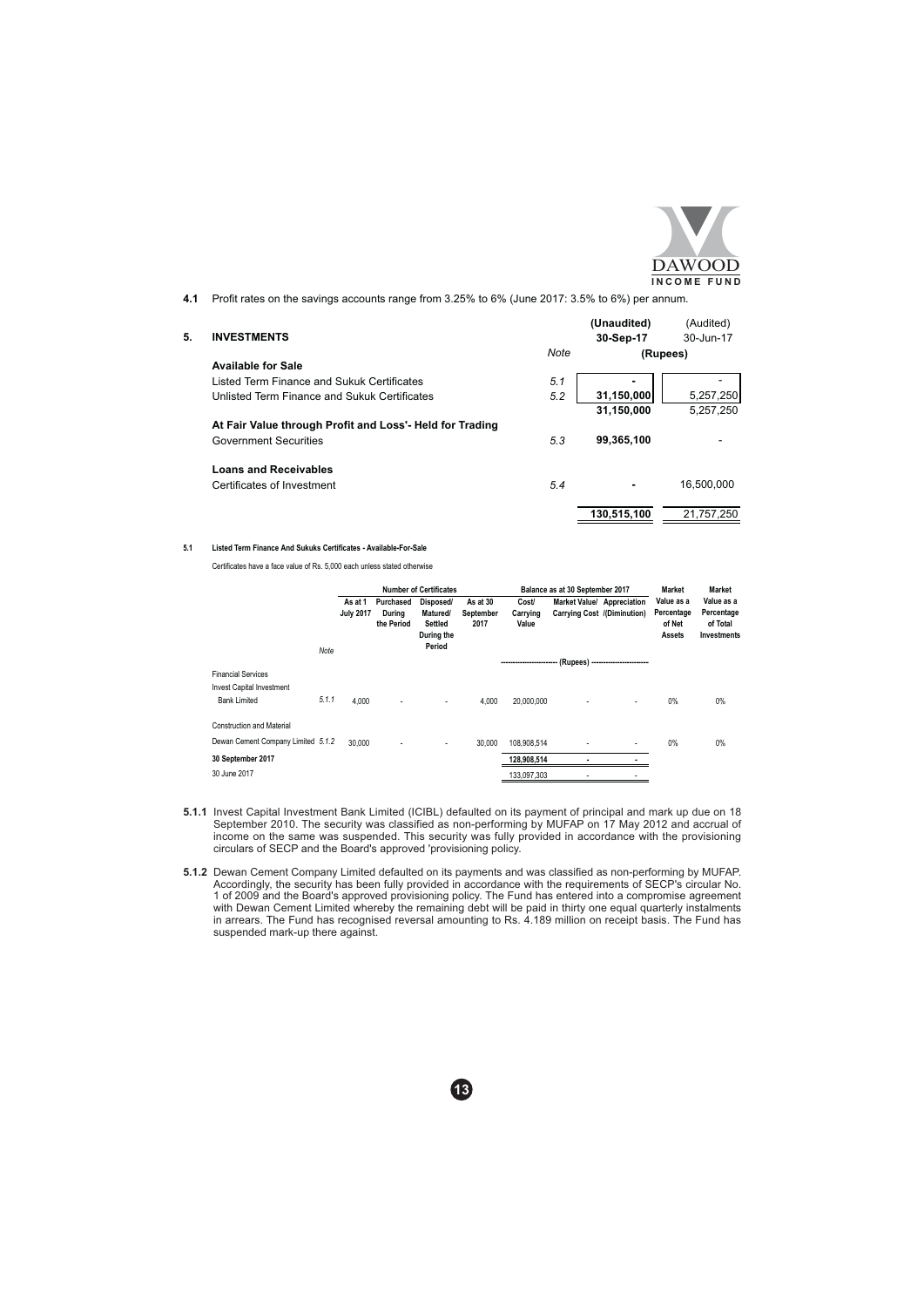

#### Unlisted Term Finance and Sukuks Certificates - Available-for-Sale  $5.2$

Certificates have a face value of Rs 5,000 each unless stated otherwise

|                                                                     |       | <b>Number of Certificates</b> |                                   |                                                                 | Balance as at 30 September 2017 | <b>Market</b>                                 | <b>Market</b>                                             |                                 |                                              |                                                            |
|---------------------------------------------------------------------|-------|-------------------------------|-----------------------------------|-----------------------------------------------------------------|---------------------------------|-----------------------------------------------|-----------------------------------------------------------|---------------------------------|----------------------------------------------|------------------------------------------------------------|
|                                                                     | Note  | As at 1<br><b>July 2017</b>   | Purchased<br>During<br>the Period | Disposed/<br>Matured/<br><b>Settled</b><br>During the<br>Period | As at 30<br>September<br>2017   | Cost/<br>Carrying<br>Value<br>--------------- | Market Value/ Appreciation<br>Carrying Cost /(Diminution) |                                 | Value as a<br>Percentage<br>of Net<br>Assets | Value as a<br>Percentage<br>of Total<br><b>Investments</b> |
| <b>Unlisted Term Finance Certificates</b><br><b>Commercial Bank</b> |       |                               |                                   |                                                                 |                                 |                                               |                                                           | - (Rupees) -------------------- |                                              |                                                            |
| Dubai Islamic Bank Limited                                          | 5.2.1 | ٠                             | 26                                |                                                                 | 26                              | 26,000,000                                    | 26,000,000                                                |                                 | 9%                                           | 20%                                                        |
| Cable and Electric Goods<br>New Allied Industries Limited           | 5.2.2 | 11.523                        |                                   | ٠                                                               | 11.523                          | 25.433.190                                    |                                                           | ٠                               | 0%                                           | 0%                                                         |
| <b>Unlisted Sukuks</b><br>Cable and Electric Goods                  |       |                               |                                   |                                                                 |                                 |                                               |                                                           |                                 |                                              |                                                            |
| TPL Trakker Limited*                                                | 5.2.3 | 5                             |                                   |                                                                 | 5                               | 5.000.000                                     | 5,150,000                                                 | 150,000                         | 2%                                           | 4%                                                         |
| Real Estate and Development<br>Eden Housing Limited                 | 5.2.4 | 2.933                         |                                   | ٠                                                               | 2.933                           | 2,887,171                                     |                                                           | ٠                               | 0%                                           | 0%                                                         |
| 30 September 2017                                                   |       |                               |                                   |                                                                 |                                 | 59,320,361                                    | 31,150,000                                                | 150,000                         |                                              |                                                            |
| 30 June 2017                                                        |       |                               |                                   |                                                                 |                                 | 33,320,361                                    | 5,257,250                                                 |                                 |                                              |                                                            |

\*Each having face value of Rs. 1,000,000 per certificate

- 5.2.1 These Sukuk certificates carry profit equal to 6 months KIBOR plus 0.50% receivable half-yearly in arrears and will mature in July 2027.
- 5.2.2 New Allied Electronics Industries Limited defaulted on its payment of principal and mark-up due on 25 December 2008. Consequently, the security was classified as non-performing by MUFAP on 9 January 2009 and accrual not be same was suspended. This security has been fully provided in accordance with the provisioning circulars<br>of SECP and the Board's approved provisioning policy. As mentioned in note 1.1, these TFCs are held in CDC Investor account of the previous Trustee and will only be transferred upon final settlement.
- 5.2.3 These Sukuk certificates carry profit equal to 1 year KIBOR plus 3% receivable quarterly in arrears and will mature in April 2021. The principal amount is redeemable in four six monthly instalments of Rs. 0.25 millio certificate each commencing from October 2019. These Sukuk certificates are secured by hypothecation charge over the hypothecated assets of Rs. 625 million and pledge of shares of TPL Properties Limited in favour of the Trustee of the issuer for the benefit of the certificate holders.
- 5.2.4 Eden Housing defaulted on its payment of principal and mark-up due on 21 April 2011. Consequently, the security was classified as non- performing by MUFAP on 06 May 2011 and accrual on the same was suspended. This se provisioning policy.
- 5.3 Government Securities 'At Fair Value through Profit and Loss'- Held for Trading

|  |                                                                     | Face Value |        |             |              | Market Value                            | Market Value | Market Value  |                  |
|--|---------------------------------------------------------------------|------------|--------|-------------|--------------|-----------------------------------------|--------------|---------------|------------------|
|  |                                                                     | Tenor      | As at  | Purchased   | Sold/Matured | As at                                   | as at June   | as a          | as a             |
|  | <b>Issue Date</b>                                                   |            | 1 July | During the  | During the   | 30 September                            | 30 September | Percentage    | Percentage       |
|  |                                                                     |            | 2017   | Period      | Period       | 2017                                    | 2017         | of Net Assets | Total            |
|  |                                                                     |            |        |             |              |                                         |              |               | Investments      |
|  |                                                                     |            |        |             |              | -{Rupees}------------------------------ |              |               | . <del></del> %, |
|  | 17-Aug-17                                                           | 3 Months   | ٠      | 100.000.000 | ٠            | 100.000.000                             | 99.365.100   | 35%           | 76%              |
|  | Total As At 30 September 2017                                       |            |        |             |              | 100.000.000                             | 99,365,100   | 35%           | 76%              |
|  | Carrying Value before fair value adjustment as at 30 September 2017 |            |        |             |              |                                         | 99,369,788   |               |                  |

 $14$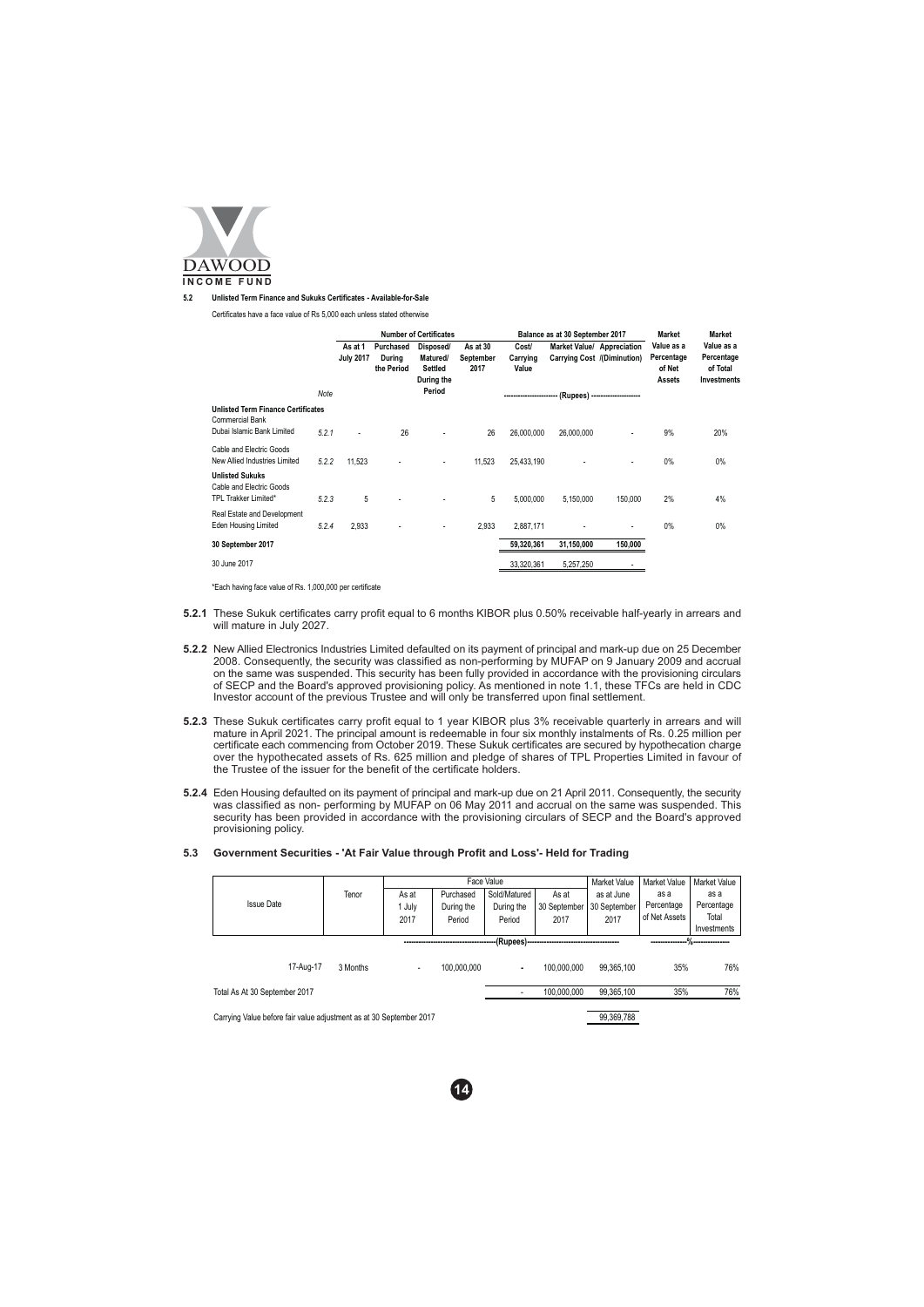

### 5.4 Certificates of Investment - Loans and Receivables

 $5.5$ 

|                                                      |                             |                                   | Balance as at 30 September 2017 |                               |                                                   |                                                                | Percentage of                    | Percentage             |
|------------------------------------------------------|-----------------------------|-----------------------------------|---------------------------------|-------------------------------|---------------------------------------------------|----------------------------------------------------------------|----------------------------------|------------------------|
|                                                      | As at 1<br><b>July 2017</b> | Purchased<br>During<br>the Period | Matured/<br><b>Settled</b>      | As at 30<br>September<br>2017 | <b>Provision as</b><br>at 30<br>September<br>2017 | Carrying<br>Value as at 30<br>September<br>2017                | <b>Net Assets</b>                | of Total<br>Investment |
|                                                      |                             |                                   |                                 |                               |                                                   |                                                                |                                  |                        |
| Orix Leasing Limited                                 | 16.500.000                  |                                   | 16,500,000                      |                               |                                                   |                                                                | 0%                               | 0%                     |
|                                                      | 16,500,000                  |                                   | 16,500,000                      |                               |                                                   |                                                                |                                  |                        |
| <b>Movement in Provision against Debt Securities</b> |                             |                                   | Note                            |                               | <b>Listed Debt</b><br><b>Securities</b>           | 30 September 2017<br><b>Unlisted Debt</b><br><b>Securities</b> |                                  | Total                  |
|                                                      |                             |                                   |                                 |                               |                                                   |                                                                | - (Rupees) --------------------- |                        |
| Opening Balance                                      |                             |                                   |                                 |                               | 133.097.303                                       | 28.320.361                                                     |                                  | 161.417.664            |
| Less: Reversal of Provision                          |                             |                                   |                                 |                               |                                                   |                                                                |                                  |                        |
| - Reversal against Carrying Value Matured            |                             |                                   | 5.1.2                           |                               | (4, 188, 789)                                     |                                                                |                                  | (4, 188, 789)          |
| Closing Balance                                      |                             |                                   |                                 |                               | 128.908.514                                       | 28.320.361                                                     |                                  | 157.228.875            |

### 5.6 Details of Non-Compliant Investment with the Investment Criteria as Specified by the Securities and **Exchange Commission of Pakistan**

In accordance with Clause (v) of the investment criteria laid down for "income scheme" in Circular no. 7 of 2009 issued by SECP, the Fund is required to invest in any security having rating not lower than the investment gr the MUFAP on default by respective issuer in repayment of coupon due on respective dates. The Fund holds<br>100% provision against such investment as enumerated below:

|                                                      | Tvpe of<br>Investment           | Value before<br>Provision | Provision<br>Made | Value after<br>Provision | Percentage<br>of Net Asset | Percentage<br>of Gross |
|------------------------------------------------------|---------------------------------|---------------------------|-------------------|--------------------------|----------------------------|------------------------|
|                                                      | ------------------------------- |                           |                   |                          |                            |                        |
| <b>Invest Capital Investment Bank Limited</b>        | <b>TFC</b>                      | 20,000,000                | 20.000.000        | ۰                        | ٠                          |                        |
| Dewan Cement Limited                                 | <b>TFC</b>                      | 108.908.514               | 108.908.514       | ۰                        | ۰                          | ۰                      |
| New Allied Electronics Industries Limited            | <b>TFC</b>                      | 25.433.190                | 25.433.190        |                          |                            | ۰                      |
| Eden Housing Limited                                 | Sukuk                           | 2.887.171                 | 2.887.171         |                          |                            |                        |
|                                                      |                                 | 157.228.875               | 157.228.875       |                          |                            |                        |
|                                                      |                                 |                           |                   |                          | (Unaudited)                | (Audited)              |
| Unrealised Appreciation in Fair Value of Investments |                                 |                           | Note              |                          | 30-Sep-17                  | 30-Jun-17              |

| 5.7 | Unrealised Appreciation in Fair Value of Investments                                | Note | 30-Sep-17    | 30-Jun-17   |
|-----|-------------------------------------------------------------------------------------|------|--------------|-------------|
|     | <b>Classified as 'Available for Sale'</b>                                           |      | (Rupees)     |             |
|     | Fair Value of Investments                                                           |      | 31.150.000   | 5.257.250   |
|     | Cost of Investment                                                                  |      | (31.000.000) | (5,000,000) |
|     | Net Unrealised Appreciation in the Fair Value of Investments at the End of the Year |      | 150.000      | 257,250     |
|     |                                                                                     |      |              |             |

#### **ACCRUED EXPENSES AND OTHER LIABILITIES**  $6.$

| Sindh Workers' Welfare Fund       | 6.1 | 1.658.166 | 1.521.238 |
|-----------------------------------|-----|-----------|-----------|
| <b>Accrued Expenses</b>           |     | 464.624   | 561.801   |
| Other Liabilities                 |     | 238       | 557.425   |
| Withholding Tax and Zakat Payable |     | 436.912   | 3.779.700 |
|                                   |     | 2.559.940 | 6.420.164 |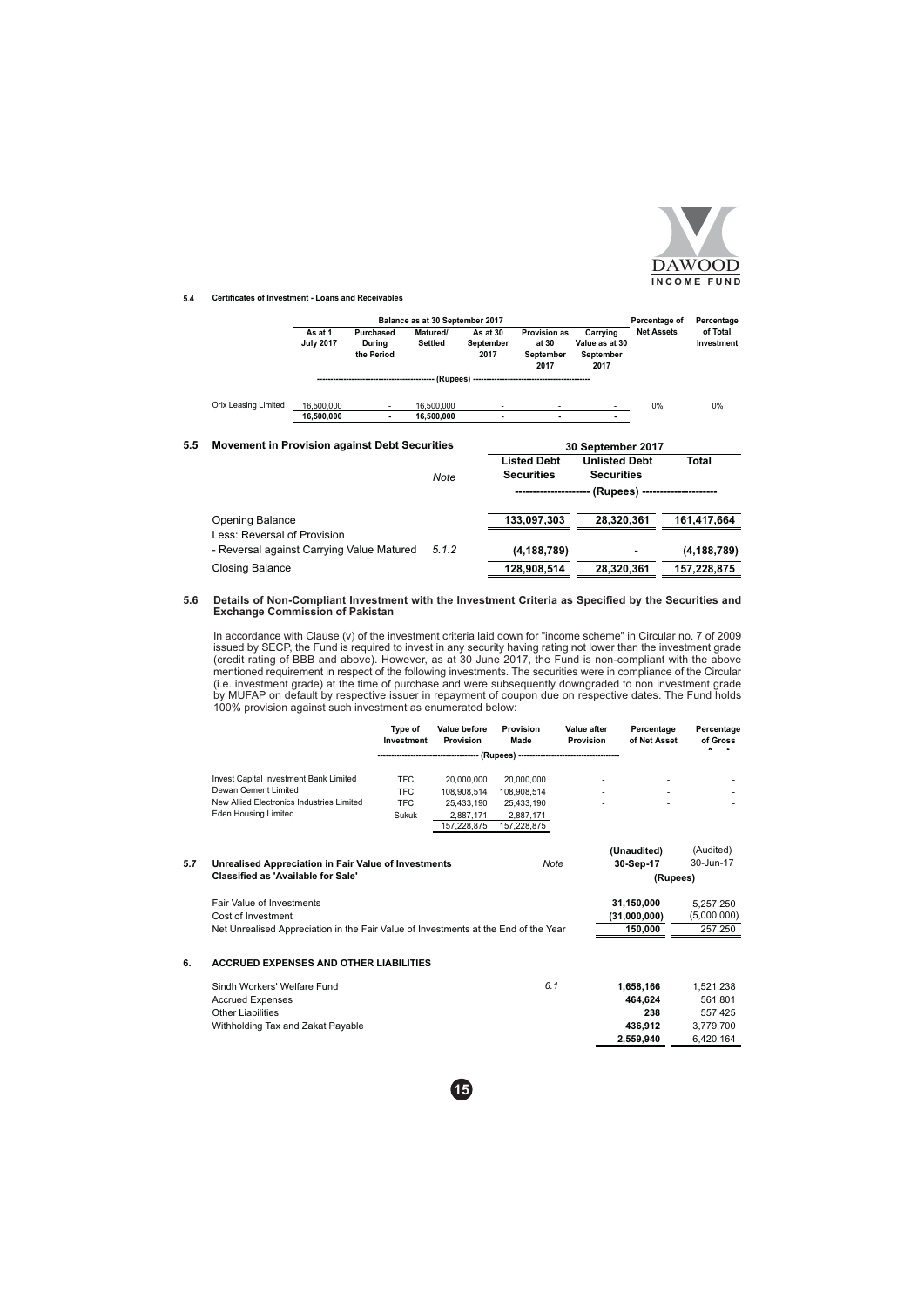

The Management Company has recognised SWWF charge for the period from 21 May 2015 to 30 September 2017, amounting to Rs. 1.658 million (June 30, 2017: Rs. 1.521 million). Had the SWWF not been provided, the NAV per unit of  $6.1$ 

#### **TAXATION**  $\overline{7}$ .

The Fund's income is exempt from Income Tax as per clause (99) of part I of the Second Schedule to the Income<br>Tax Ordinance, 2001 subject to the condition that not less than 90% of the accounting income for the year as  $7.1$ Trax Outrainte, 2001 students of unrealised or unrealised is distributed amongst the unit holders. Provided that<br>for the purpose of determining distribution of at least 90 percent of accounting income, the income distribut (minimum tax) under clause 11A of Part IV of the Second Schedule to the Income Tax Ordinance 2001.

#### $\overline{8}$ **CONTINGENCIES AND COMMITMENTS**

There were no commitments as at 30 September 2017.

#### **MARK-UP/INTEREST INCOME**  $9.$

| <b>MARK-UP/INTEREST INCOME</b>        | (Unaudited)  | (Unaudited)  |  |
|---------------------------------------|--------------|--------------|--|
|                                       | 30 September | 30 September |  |
|                                       | 2017         | 2016         |  |
| Return on:                            | (Rupees)     |              |  |
| - Profit from Bank Balances           | 3,066,367    | 126.015      |  |
| -Term Finance and Sukuks Certificates | 479.065      | 1,316,488    |  |
| -Certificates of Investments (COI)    | 132.791      | 225.236      |  |
| -Government Securities                | 657.800      |              |  |
|                                       | 4.336.023    | 1.667.739    |  |

## 10. EARNINGS PER UNIT

Earnings per unit (EPU) has not been disclosed as in the opinion of the management determination of weighted average number of units for calculating earnings per unit is not practicable.

#### **TRANSACTIONS WITH CONNECTED PERSONS/OTHER RELATED PARTIES**  $11.$

Related parties/connected persons of the Fund include 786 Investments Limited (formerly Dawood Capital Management Limited), being Management Company, other collective investment schemes managed by the Management Company, M of the Management Company, other associated undertakings and unit holders holding more than 10 % units in the Fund or any of their connected person.

Remuneration payable to the Management Company and the Trustee is determined in accordance with the provisions of the NBFC Regulations 2008 and the Trust Deed respectively.

The transactions with related parties are in the normal course of business and at contracted rates.

Details of transactions with related parties and balances with them at the period end are as follows:

| 11.1 | Details of the Transactions with Connected<br>Persons/Related Parties are as Follows:       | (Unaudited)<br>30 September<br>2017 | (Unaudited)<br>30 September<br>2016 |
|------|---------------------------------------------------------------------------------------------|-------------------------------------|-------------------------------------|
|      | 786 Investments Limited (formerly Dawood<br><b>Capital Management Limited) - Management</b> | (Rupees)                            |                                     |
|      | Company                                                                                     |                                     |                                     |
|      | Remuneration (Including Indirect Taxes)                                                     | 1,121,531                           | 445.405                             |
|      | Accounting and Operation Charges                                                            | 66.166                              |                                     |
|      | <b>MCB Financial Services Limited - Trustee</b><br>Remuneration (Including Indirect Taxes)  | 170.831                             | 170.554                             |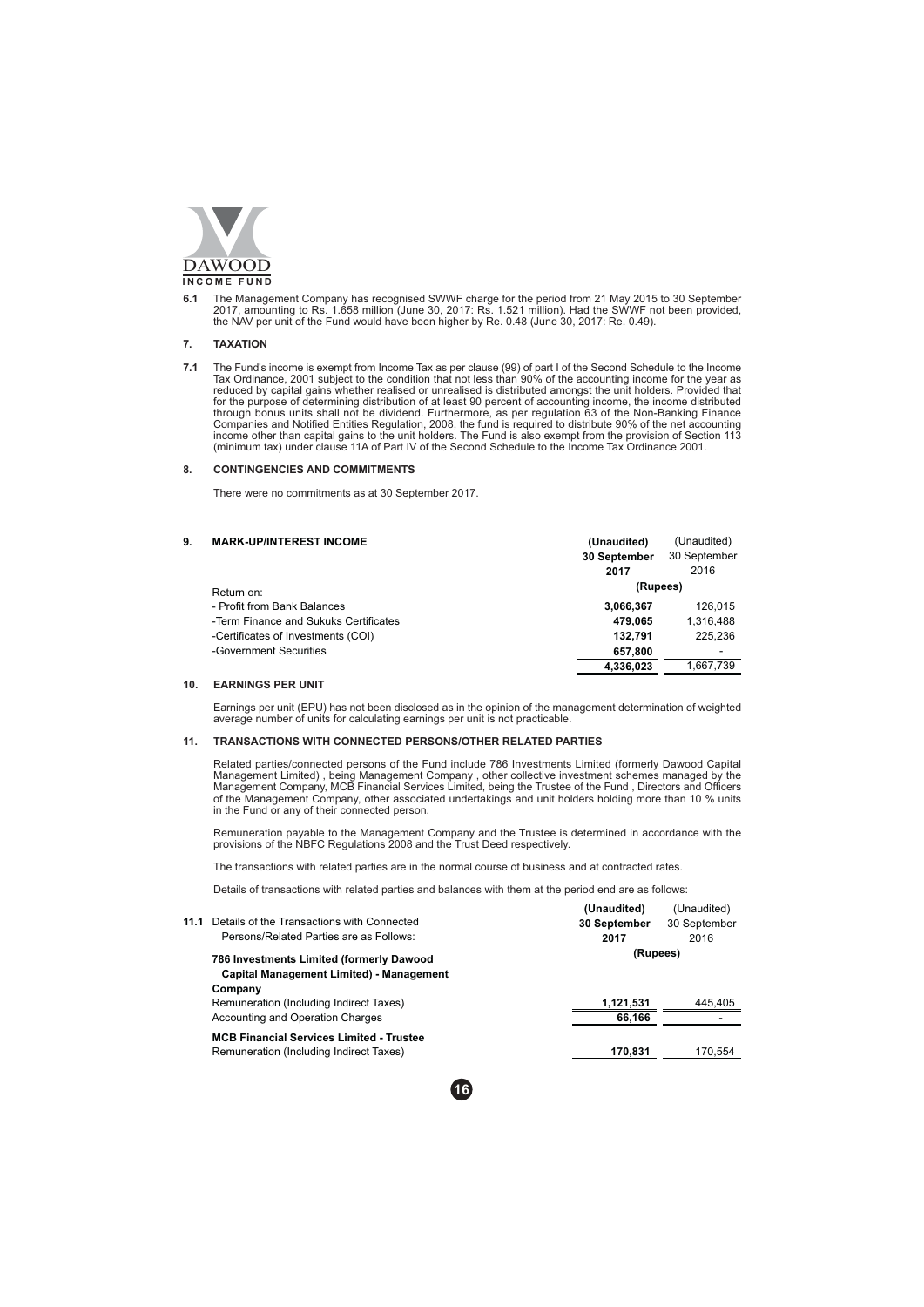|                                                                                                               |                                     | DAW <sub>O</sub><br><b>INCOME FUND</b> |
|---------------------------------------------------------------------------------------------------------------|-------------------------------------|----------------------------------------|
|                                                                                                               | (Unaudited)<br>30 September<br>2017 | (Audited)<br>30 June<br>2017           |
| 786 Investments Limited (formerly Dawood<br>Capital Management Limited) - Management                          | (Rupees)                            |                                        |
| Company                                                                                                       |                                     |                                        |
| Issue of Nil Units (June 2017: 53,393 Units)                                                                  |                                     | 4,120,060                              |
| Directors and Executives of the                                                                               |                                     |                                        |
| <b>Management Company</b><br>Issue of Nil Units (June 2017: 334,366 Units)                                    |                                     | 27,484,506                             |
| Redemption of Nil Units (June 2017: 12,339 Units)                                                             |                                     | 1,061,027                              |
|                                                                                                               |                                     |                                        |
| <b>Dawood Global Foundation</b><br>Issue of Nil Units (June 2017: 184,856 Units)                              |                                     | 15,000,000                             |
| Redemption of Nil Units (June 2017: 184,856 Units)                                                            |                                     | 16,286,691                             |
|                                                                                                               |                                     |                                        |
| <b>BRR Investment Limited</b><br>Issue of Nil Units (June 2017: 454,772 Units)                                |                                     | 36,906,202                             |
| Redemption of 15,028 Units (June 2017: 38,135 Units)                                                          | 1,200,000                           | 3,280,000                              |
| <b>First Dawood Investment Bank Limited</b><br>- Employees' Contributory Provident Fund                       |                                     |                                        |
| Issue of Nil Units (June 2017: 60,033 Units)                                                                  |                                     | 4,633,210                              |
| <b>F. Villiers</b><br>Issue of Nil Units (June 2017: 287,089 Units)                                           |                                     | 24,608,137                             |
| <b>Other Connected Persons/Related Parties</b><br>Issue of Nil Units (June 2017: 555 Units)                   |                                     | 42,844                                 |
| 11.2 Amounts Outstanding as at Period End are as Follows:                                                     |                                     |                                        |
| 786 Investments Limited (formerly Dawood<br><b>Capital Management Limited) -</b><br><b>Management Company</b> |                                     |                                        |
| <b>Remuneration Payable</b>                                                                                   | 3,030,260                           | 2,978,217                              |
| Units Held 260,994 (June 2017: 260,994)                                                                       | 21,143,774                          | 20,599,305                             |
| <b>MCB Financial Services Limited - Trustee</b><br><b>Remuneration Payable</b>                                | 65,041                              | 66,738                                 |
| <b>First Dawood Investment Bank Limited</b>                                                                   |                                     |                                        |
| - Employees' Contributory Provident Fund<br>Units Held 228,437 (June 2017: 228,437)                           | 18,506,281                          | 18,029,729                             |
| <b>BRR Investment Limited</b>                                                                                 |                                     |                                        |
| Units Held 401,609 Units (June 2017: 416,637)                                                                 | 32.535.427                          | 32,883,712                             |
| F. Villiers                                                                                                   |                                     |                                        |
| Units Held 530,648 (June 2017: 530,648)                                                                       | 42,989,252                          | 41,882,244                             |
| Directors and Executives of the<br><b>Management Company</b>                                                  |                                     |                                        |
| Units Held 717,872 (June 2017: 395,845)                                                                       | 58,156,687                          | 56,659,106                             |
| <b>Other Connected Persons/Related Parties</b><br>Units Held 2,371 Units (June 2017: 2,371 Units)             | 192,076                             | 187,130                                |
|                                                                                                               |                                     |                                        |

 $\bullet$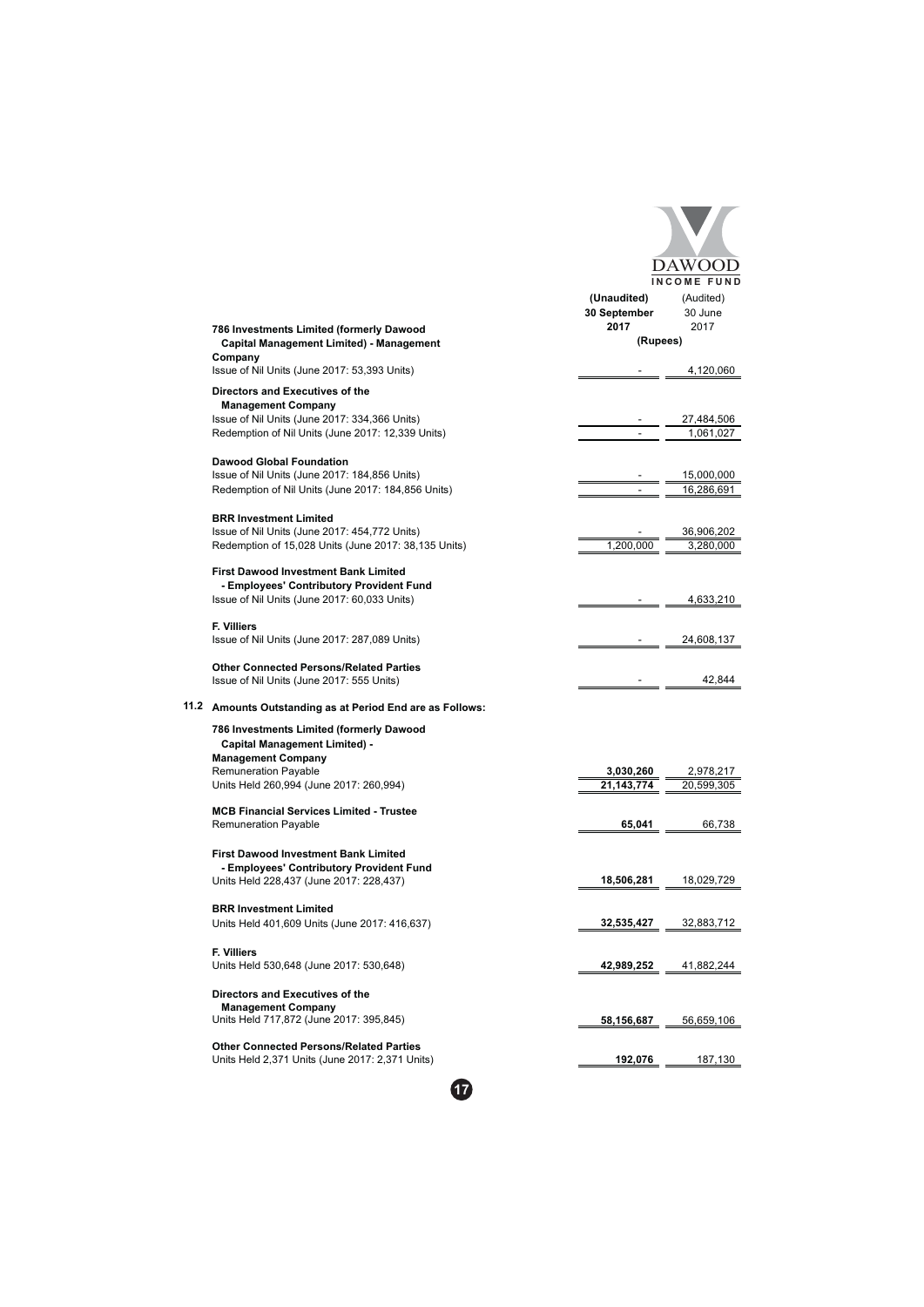

## 12. CORRESPONDING FIGURES

Corresponding figures have been rearranged and reclassified, wherever necessary for the purpose of comparison<br>and better presentation. The effect of rearrangement/reclassification is not considered to be material.

## 13. DATE OF AUTHORISATION FOR ISSUE

These condensed interim financial statements were authorised for issue by the Board of Directors of the Management Company on 30 October, 2017.

For 786 Investments Limited<br>(Formerly Dawood Capital Management Limited)<br>[Management Company]

 $--SD$ ----**Chief Financial Officer**   $--SD--$ Director  $-$ SD $-$ Director

48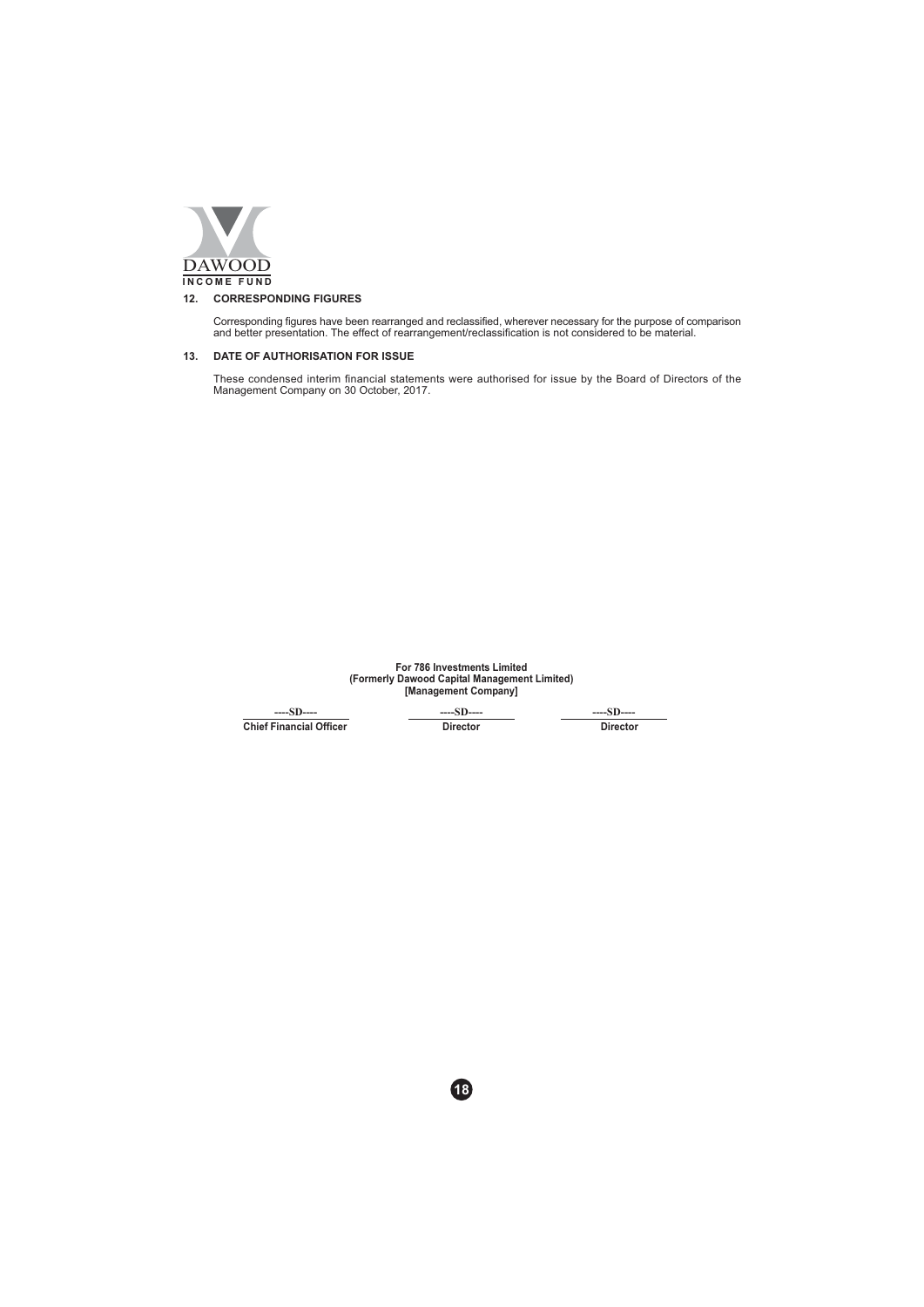